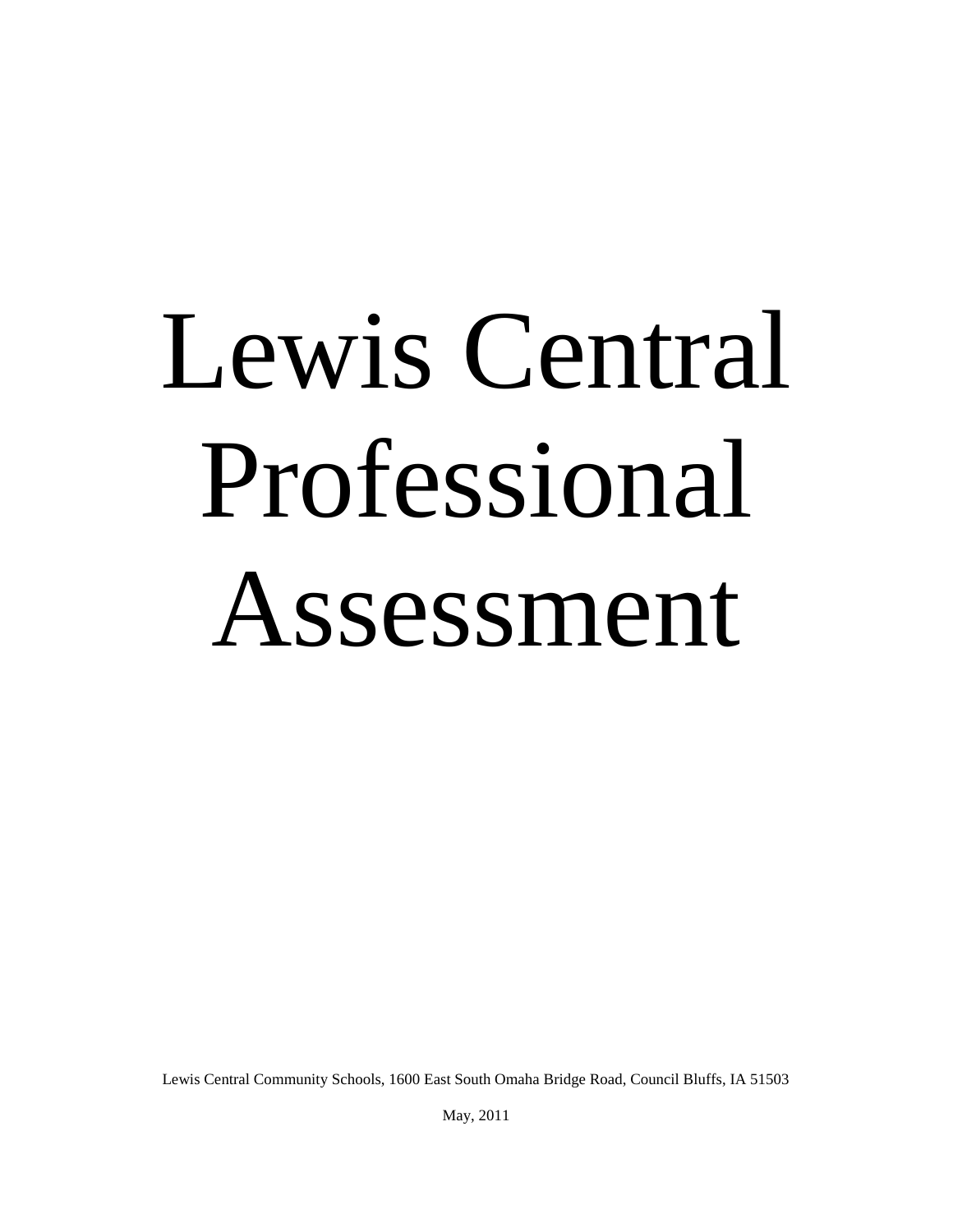### Lewis Central Community Schools **Professional Assessment Document**

| Forms |  |
|-------|--|
|       |  |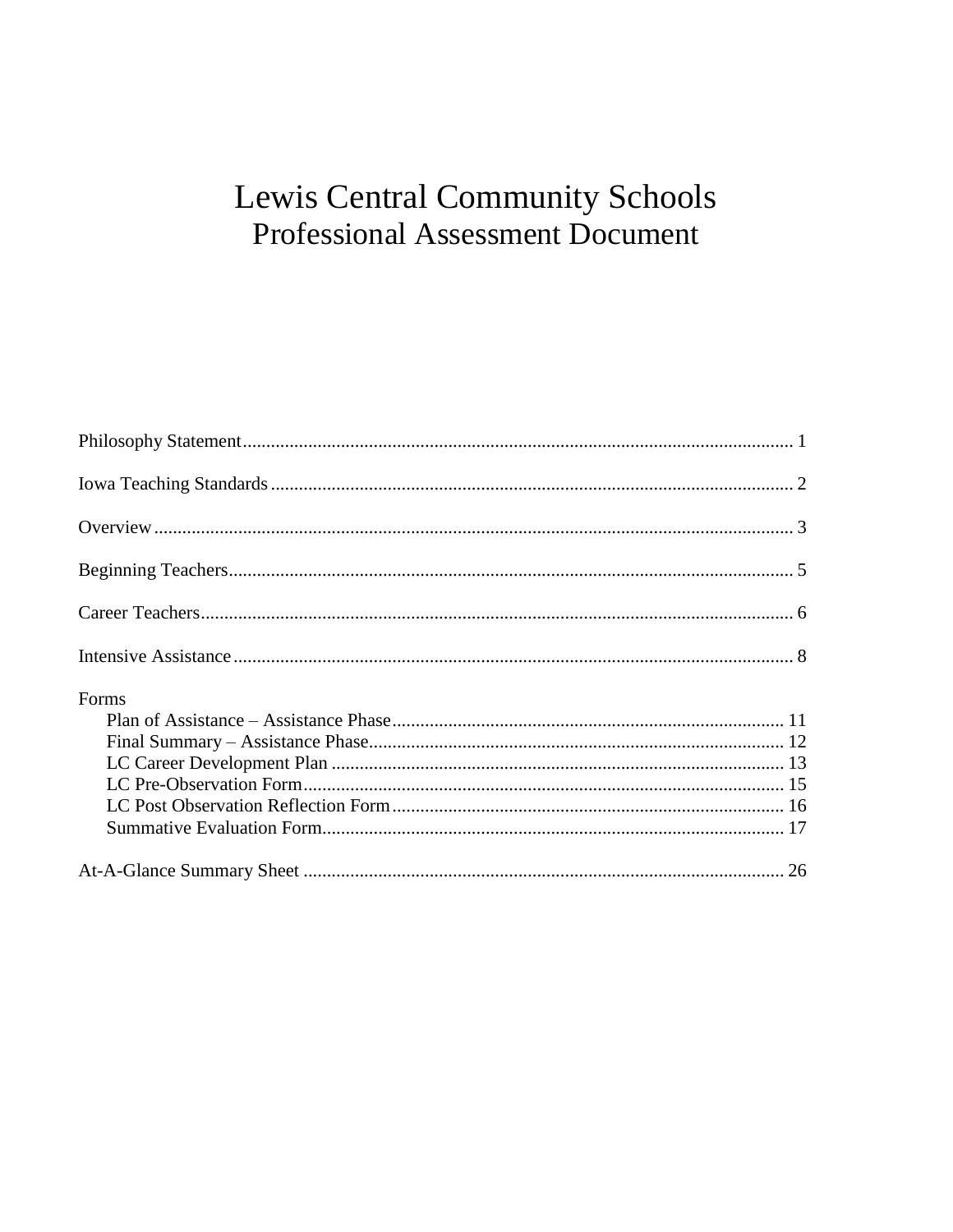### **Lewis Central Community Schools Professional Assessment Philosophy Statement**

The Lewis Central Community School District is committed to the continued development of a strong educational program. The primary focus of professional assessment is to provide a basis for professional conversation, establish a direction for growth, clarify effective teaching, focus areas for professional growth and support, and connect to mentoring and induction programs. The process is continuous and constructive, is fostered in an atmosphere of mutual trust and respect, and promotes self-reflection and productive dialogue.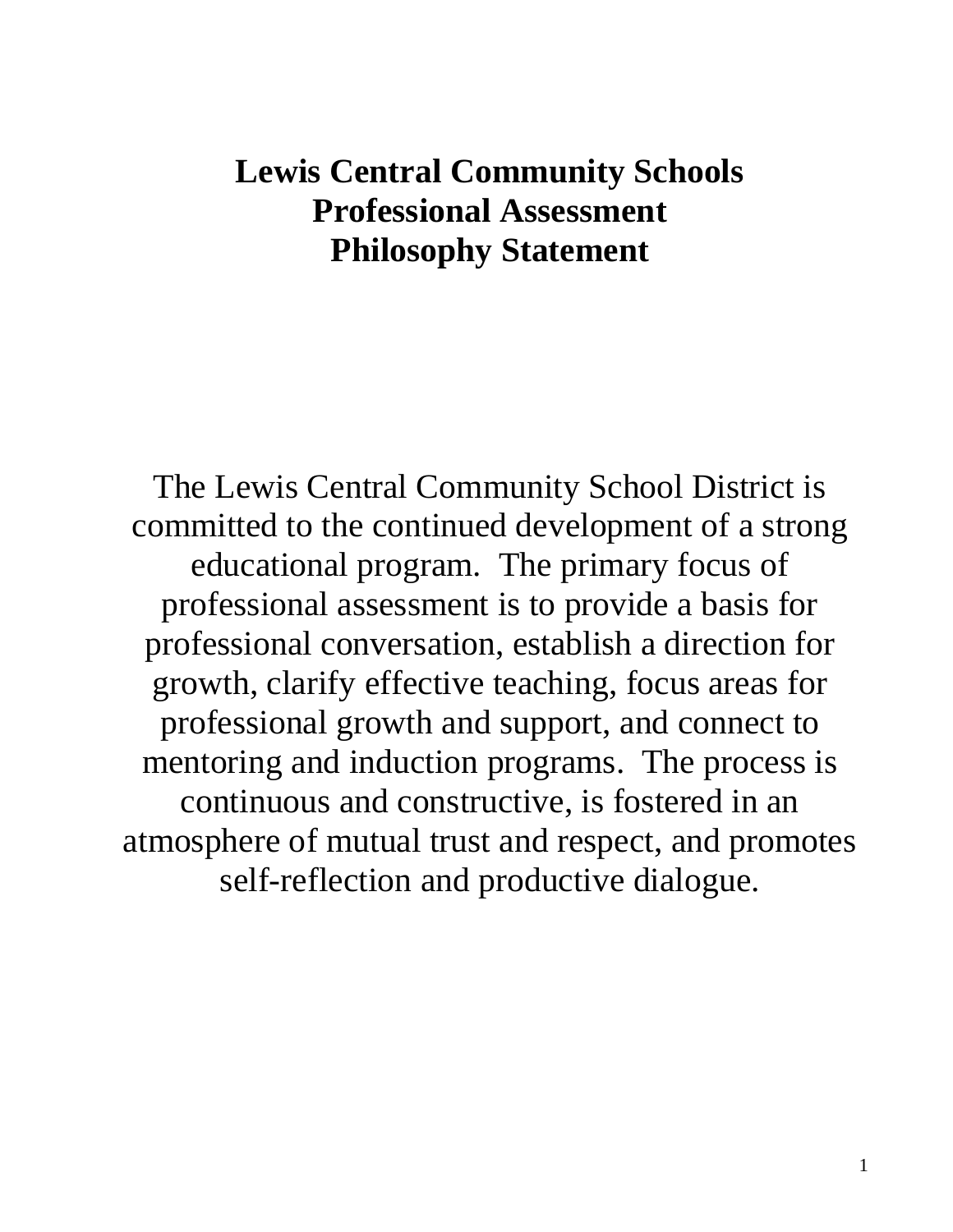### **Iowa Teaching Standards**

| <b>Standard One:</b>  | Demonstrates ability to enhance academic performance and<br>support for implementation of the school district's student<br>achievement goals. |
|-----------------------|-----------------------------------------------------------------------------------------------------------------------------------------------|
| <b>Standard Two:</b>  | Demonstrates competence in content knowledge appropriate to the<br>teaching position.                                                         |
|                       | <b>Standard Three:</b> Demonstrates competence in planning and preparing for<br>instruction.                                                  |
| <b>Standard Four:</b> | Uses strategies to deliver instruction that meets the multiple<br>learning needs of students.                                                 |
| <b>Standard Five:</b> | Uses a variety of methods to monitor student learning.                                                                                        |
| <b>Standard Six:</b>  | Demonstrates competence in classroom management.                                                                                              |
|                       | <b>Standard Seven:</b> Engages in professional growth.                                                                                        |

**Standard Eight:** Fulfills professional responsibilities established by the school district.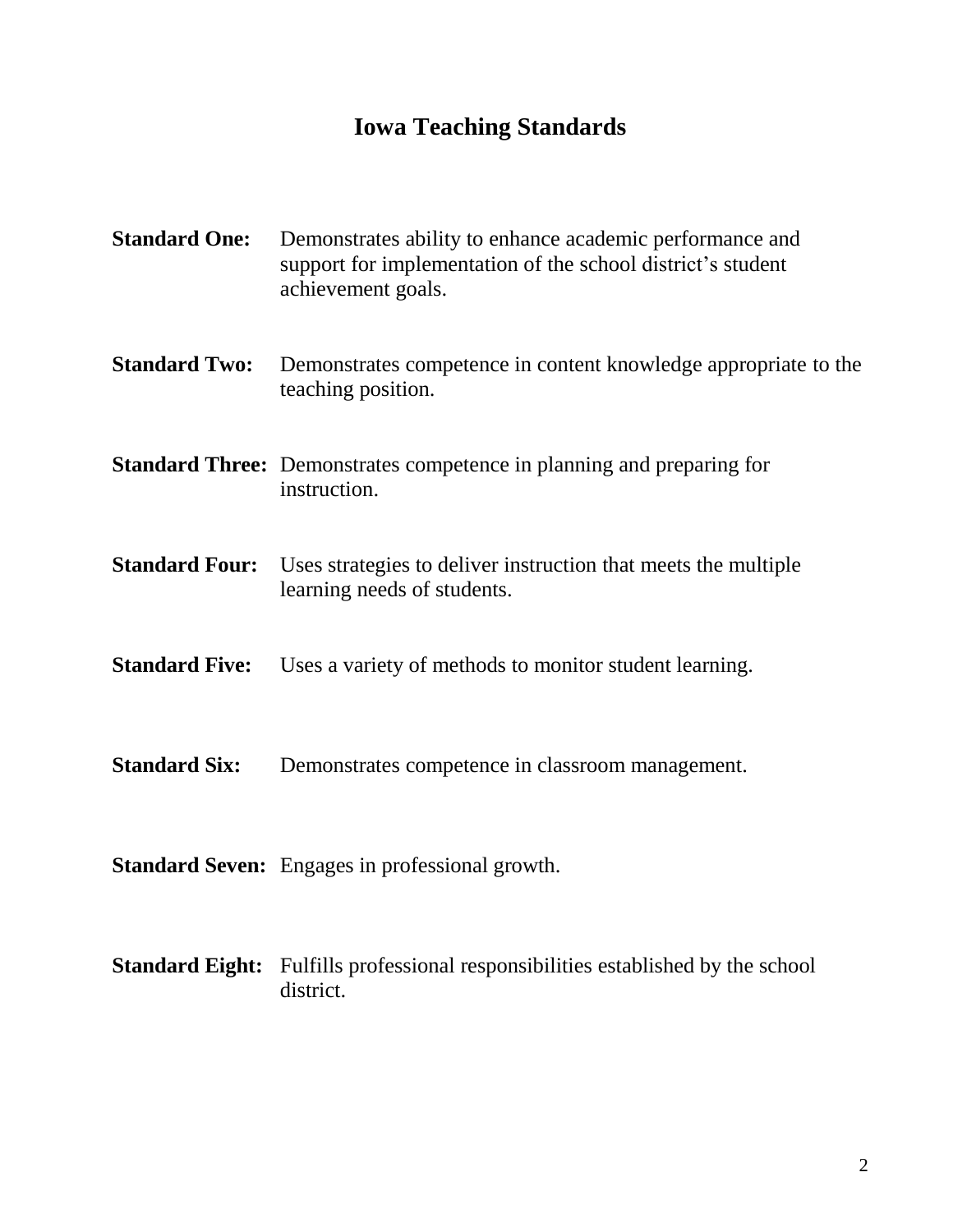### **Overview**

### **Beginning Teachers**

A beginning teacher is an individual serving under an initial license issued by the board of educational examiners under Iowa Code chapter 272. A teacher is defined as an individual who is employed as a teacher, librarian, media specialist, or counselor.

### *Mentoring and Induction*

Beginning teachers will participate in a two-year mentoring and induction program. A trained mentor will guide the beginning teacher through a series of structured activities focusing on the Iowa Teaching Standards. Documentation collected during these activities will be used to create a portfolio which serves as part of the beginning teacher's comprehensive evaluation. Participation in ongoing building/district-directed professional development which addresses school improvement goals is a requirement for beginning teachers.

#### *Comprehensive Evaluation*

Because of the probationary status of beginning teachers in Iowa, building principals will provide summative evaluations each year for three years for the beginning teacher (a minimum of two formative evaluations and one summative evaluation annually). The comprehensive evaluation at the end of the second year will determine whether the beginning teacher's practice meets the district expectations for a career teacher and is also used as the basis for recommendation for Iowa licensure. A recommendation for a third year of mentoring and induction may be made by the building administrator which may delay the recommendation for Iowa licensure.

#### **Career Teachers New to the District (Probationary)**

A career teacher new to the district is a teacher with at least two years of successful teaching experience who holds a valid practitioner's license. These teachers are assigned a peer mentor to serve as a guide as the teacher develops a working knowledge of district curricula, policies, and procedures. For teachers who are new to the District, the provisions of the collective bargaining agreement relating to evaluation of probationary employees (a minimum of two formative evaluations and one summative evaluation) apply.

A teacher is considered probationary until the requirements of Iowa Code 279.19 are met. The first three consecutive years of employment of a teacher in the same school district in Iowa are a probationary period. However, if the teacher has successfully completed a probationary period of employment for another school district located in Iowa, the probationary period in the current district of employment shall not exceed one year. A board of directors may waive the probationary period for any teacher who previously has served a probationary period in another school district and the board may extend the probationary period for an additional year with the consent of the teacher.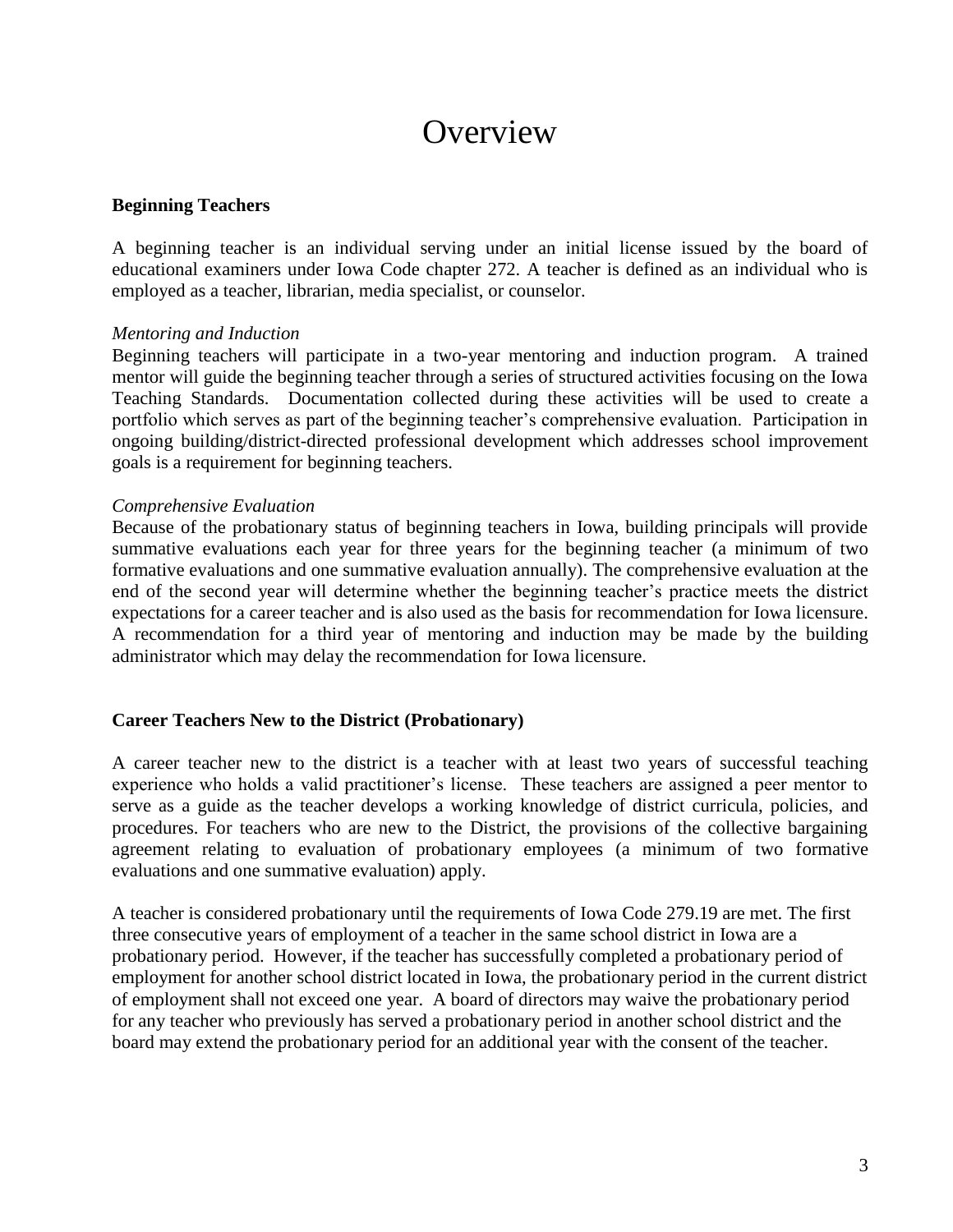#### **Career Teachers (Not probationary)**

Career teachers are experienced teachers holding a valid practitioner's license. This path addresses the majority of the teachers in the district. Participation in ongoing building/district-directed professional development which addresses school improvement goals is required.

#### *Career Development Plans*

Career teachers create annual Career Development Plans. The Career Development Plan addresses one or more of the Iowa Teaching Standards and is directly linked to building/district student achievement goals. Career development plans may be developed individually or with a team of collaborating peers. When planning occurs collaboratively, each teacher collects data and completes an individual growth plan tailored to his/her needs.

The goal of the Career Development Plan will remain consistent for at least one academic year and may be continued to subsequent years. The Career Development Plan process includes at least an annual meeting with the building administrator, meetings with colleagues who serve as "coaches", and the completion of a written plan and written reflections. Data and other evidence will be collected to address progress toward the goal of the Career Development Plan.

#### *Performance Reviews*

Career teachers participate in a Performance Review with a building administrator at least once every three years. The performance review is a summative evaluation used to determine whether the teacher's practice meets district expectations and the Iowa Teaching Standards. Observation by the building administrator and evidence collected by the teacher will be used to demonstrate that district expectations and the eight Iowa Teaching Standards are being met. The teacher's Career Development Plan documents will serve as part of this shared body of evidence.

#### **Intensive Assistance Teachers**

Teachers working under Intensive Assistance are career teachers not demonstrating that district expectations and/or Iowa Teaching Standards are being met.

Intensive Assistance is designed to provide organizational support and technical assistance to teachers, other than beginning teachers, for the remediation of identified teaching and management concerns for a period not to exceed twelve months.

The Intensive Assistance Program is confidential.

#### **Professional Assessment Document Review**

A review of the efficacy of the district professional assessment document will be conducted annually by the Teacher Quality Committee. When changes to the document are indicated as a result of district initiative or changes in Iowa professional assessment guidelines, changes will be made by the district.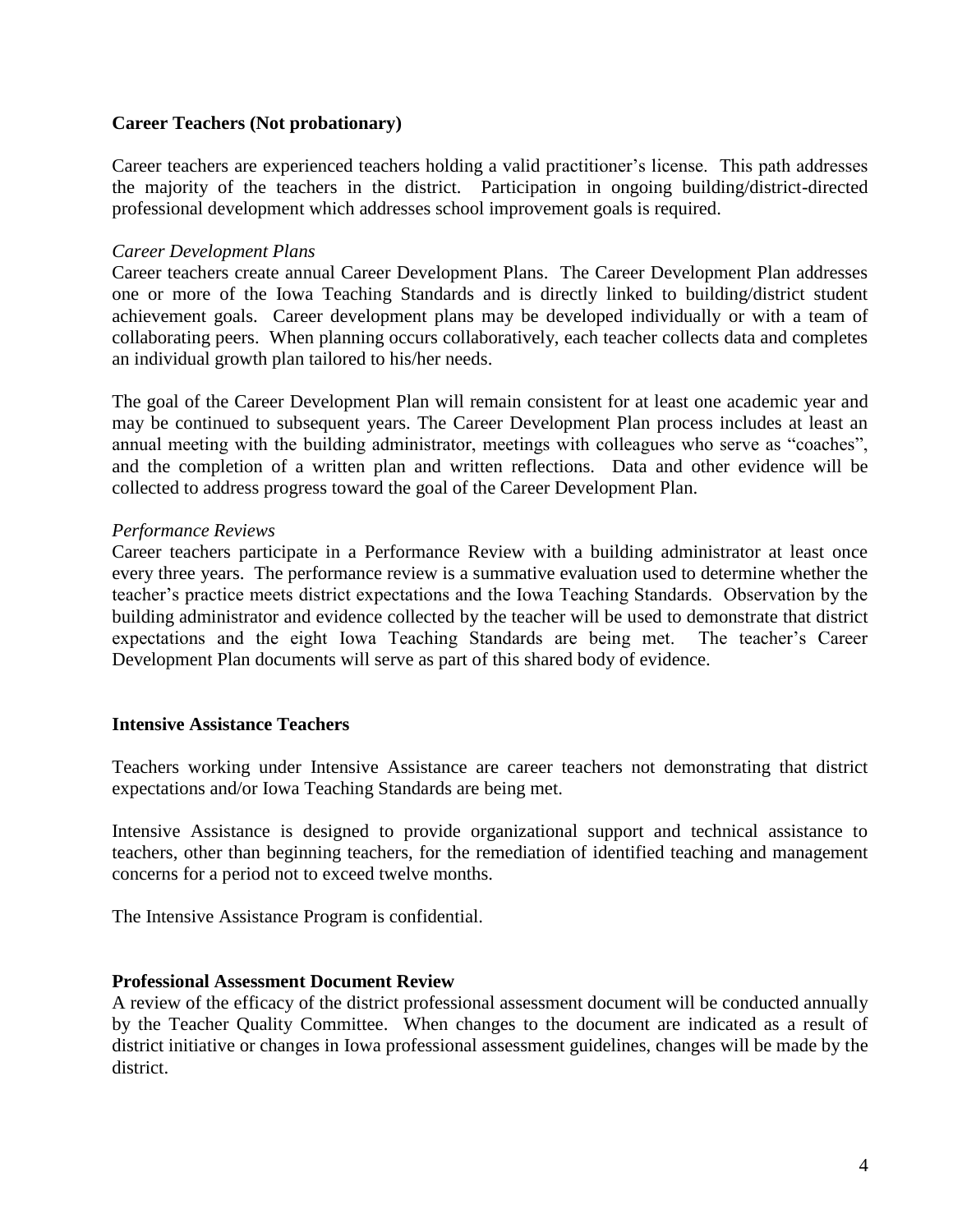### Beginning Teachers

#### *Mentoring and Induction*

Beginning teachers participate in a two-year mentoring and induction program with a trained mentor selected by the building administrator. Beginning teachers and mentors complete a series of structured events focusing on the classroom environment, instruction, analysis of student work, and goal-setting. In the spring of the first and second years, beginning teachers present what they have learned to other beginning teachers and their mentors during a district colloquium. While the work of the beginning teacher and the mentor is confidential, beginning teachers may choose to use evidence (plans, student work samples, etc.) collected during this process as evidence that the Iowa Teaching Standards are being addressed.

#### *Comprehensive Evaluation*

- The building administrator will review detailed comprehensive evaluation procedures with beginning teachers either during preschool orientation or within three weeks after the employee's duties officially commence.
- A minimum of two formal observations are conducted by the building administrator between October and April. Additional formal observations may be requested by the teacher or administrator. The teacher selects the content for the lessons. Formal pre- and postconferences with completed paperwork are held. Informal observations occur throughout the year.
- Summative Evaluations are conducted in accordance with State of Iowa guidelines. A final summative report is written after formal observations have been completed. This process includes a summative conference with the beginning teacher.
- Summative Evaluations are required each year for three consecutive years to satisfy the Iowa probation requirements of Iowa Code 279.19.
- Group meetings with all beginning teachers may be held for the study of the Iowa Teaching Standards and the sharing of portfolio evidence supporting these standards.

At the end of the second year of teaching, the building administrator makes a decision concerning recommendation for Iowa licensure. In some cases, a third year of work with a mentor and comprehensive evaluation with the building administrator may be recommended before the licensing decision is made. This is not Intensive Assistance as described in Iowa Code, Chapter 284.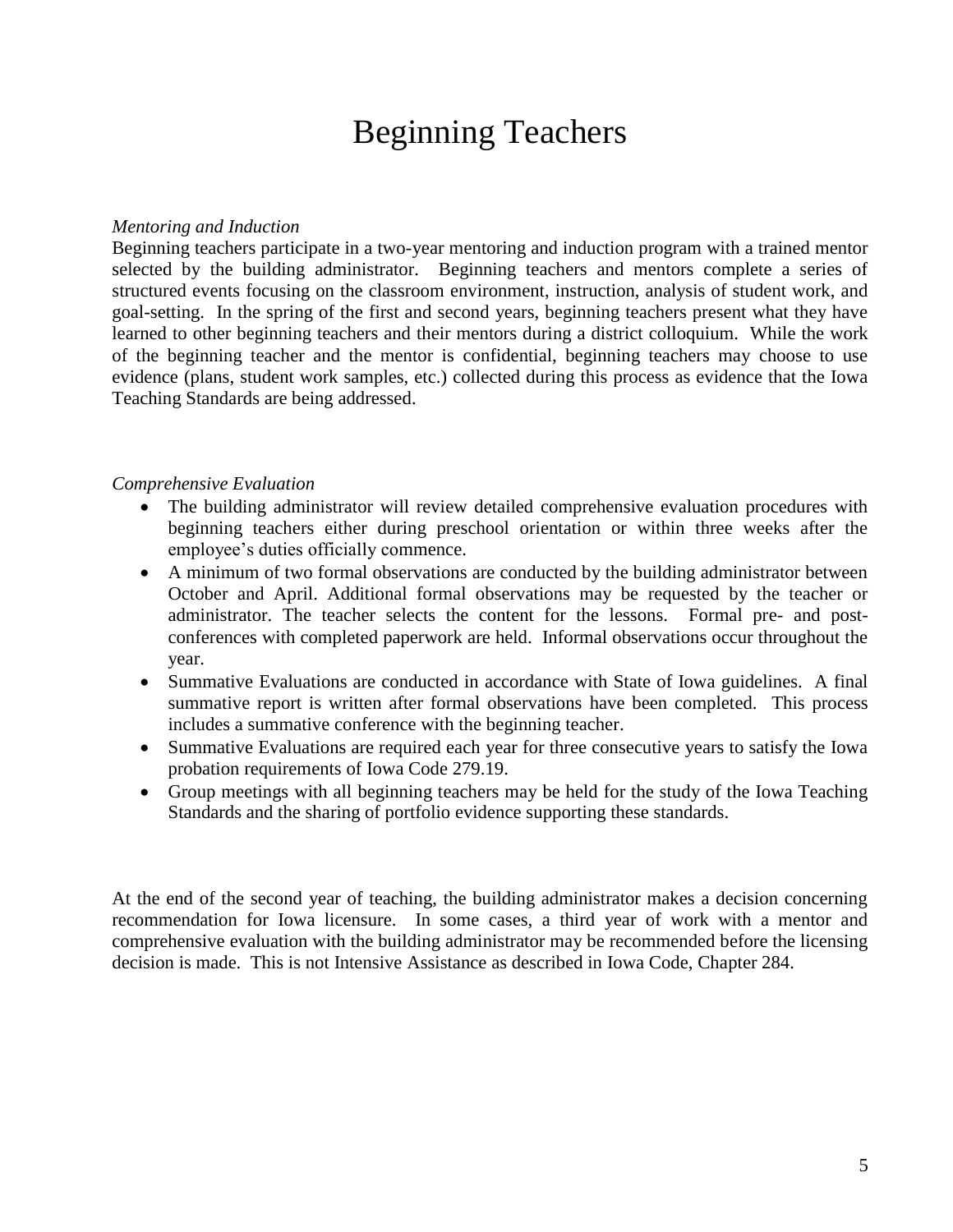### Career Development Plan and Performance Review Cycle for Career Teachers

An annual overview of Career Development Plans and Performance Review procedures, including notification of participation in Performance Review, will be conducted by the building administrator either during preschool orientation or within three weeks after the employee's duties officially commence.

> *Non-Probationary Career Teacher Cycle: Year One* Career Development Plan and collection of evidence for Iowa Teaching Standards

> *Year Two* Career Development Plan and collection of evidence for Iowa Teaching Standards

*Year Three* Career Development Plan and collection of evidence for the eight Iowa Teaching Standards, and a formal Performance Review with building administrator to include:

- A minimum of one formal observation before April 10 with completed pre- and postobservation forms, and informal observations throughout the year
- A dialogue about teacher performance addressing the eight Iowa Teaching Standards with supporting evidence from cycle years one through three shared by the teacher
- An LC Career Development Plan: End-of-Plan Report about the Career Development Plan(s) from the cycle with a planning conversation about the direction of next year's plan
- A summative evaluation form signed by teacher and administrator will be completed before April 20 and a copy sent to central office by the administrator.

Career Development Plans address one or more of the Iowa Teaching Standards, as well as building and district student achievement goals. Plans are written to cover a minimum of one academic year and may be continued from year to year. Plans may be developed individually or collaboratively with teaching team members. When collaborative plans are developed, each teacher collects data and completes the forms and reflections individually.

Teachers select a coach (teacher peer or administrator) for formal planning and reflecting conferences. A copy of the initial plan and the end-of-year Reflection and Update is provided to the building administrator. In May a reflective conversation is held. This may be a dialogue with an administrator or a conversation with a small group of peers. The May reflection conversation format is at the discretion of the building administrator. The Career Development Plans are part of the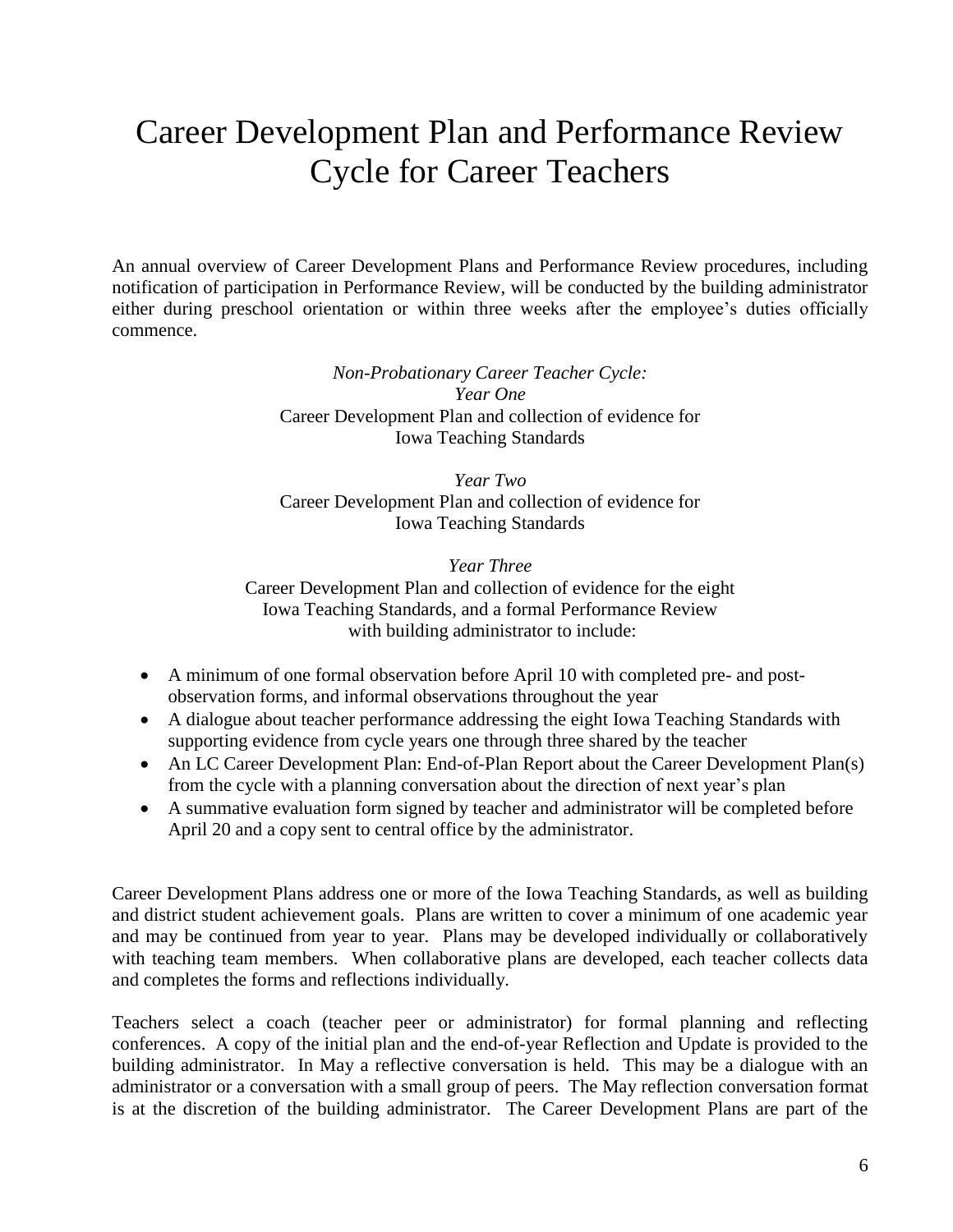shared body of evidence used during a Performance Review to show that district expectations and the eight Iowa Teaching Standards are being met.

Performance Reviews for career teachers will occur every three years at a minimum and may occur more frequently at the request of the teacher or building administrator.

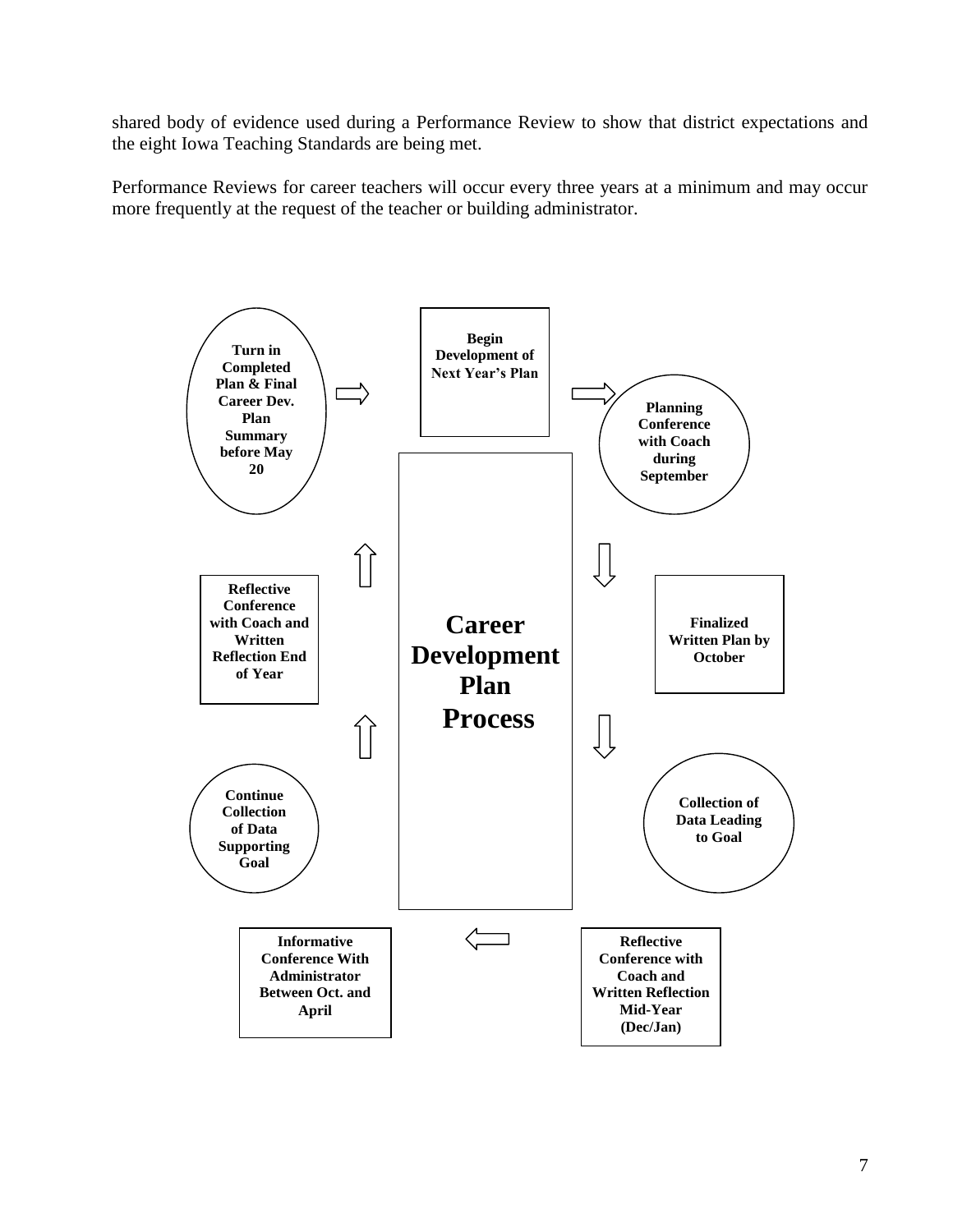### Intensive Assistance

(As described in Iowa Code, Chapter 284)

Intensive assistance means the provision of organizational support and technical assistance to teachers, other than beginning teachers, for the remediation of identified teaching and classroom management concerns for a period not to exceed twelve months.

Circumstances for intensive assistance: When the supervisor or evaluator determines, at any time, as a result of the teacher's performance, that the teacher is not meeting

- District expectations under the Iowa Teaching Standards 1-7. (Standard 8 is excluded)
- The criteria for the Iowa Teaching Standards, and
- Any other standards and criteria established in the collective bargaining agreement.

The evaluator shall, at the direction of the teacher's supervisor, recommend to the district that the teacher participate in an intensive assistance program.

### **Career Teacher Assistance**

Career Teacher Assistance is designed to provide clear intervention and remediation for experienced teachers whose job performance has been determined to not meet Iowa Teaching Standards. The procedures identified are meant to provide a structured process for teachers who have been identified as needing additional assistance and support in order to maintain an acceptable level of performance.

Throughout the entire time of a teacher's employment with the district, evaluators monitor the performance of teachers and will address concerns with teachers as they arise.

The decision regarding implementation of intensive assistance should be collaborative, but may be directive. This plan is intended to provide the highest likelihood for professional improvement. This process may begin at any time. Because of the personal nature of this plan, confidentiality is expected of all participants.

### **Assistance Phase Procedures**

1. If, in the judgment of the evaluator, the evidence does not result in a teacher's satisfactory and timely progress toward meeting the Iowa Teaching Standards, the evaluator will communicate in writing that the teacher is to be placed into the Assistance Phase. The teacher may have a representative present or any meeting involving career teacher assistance.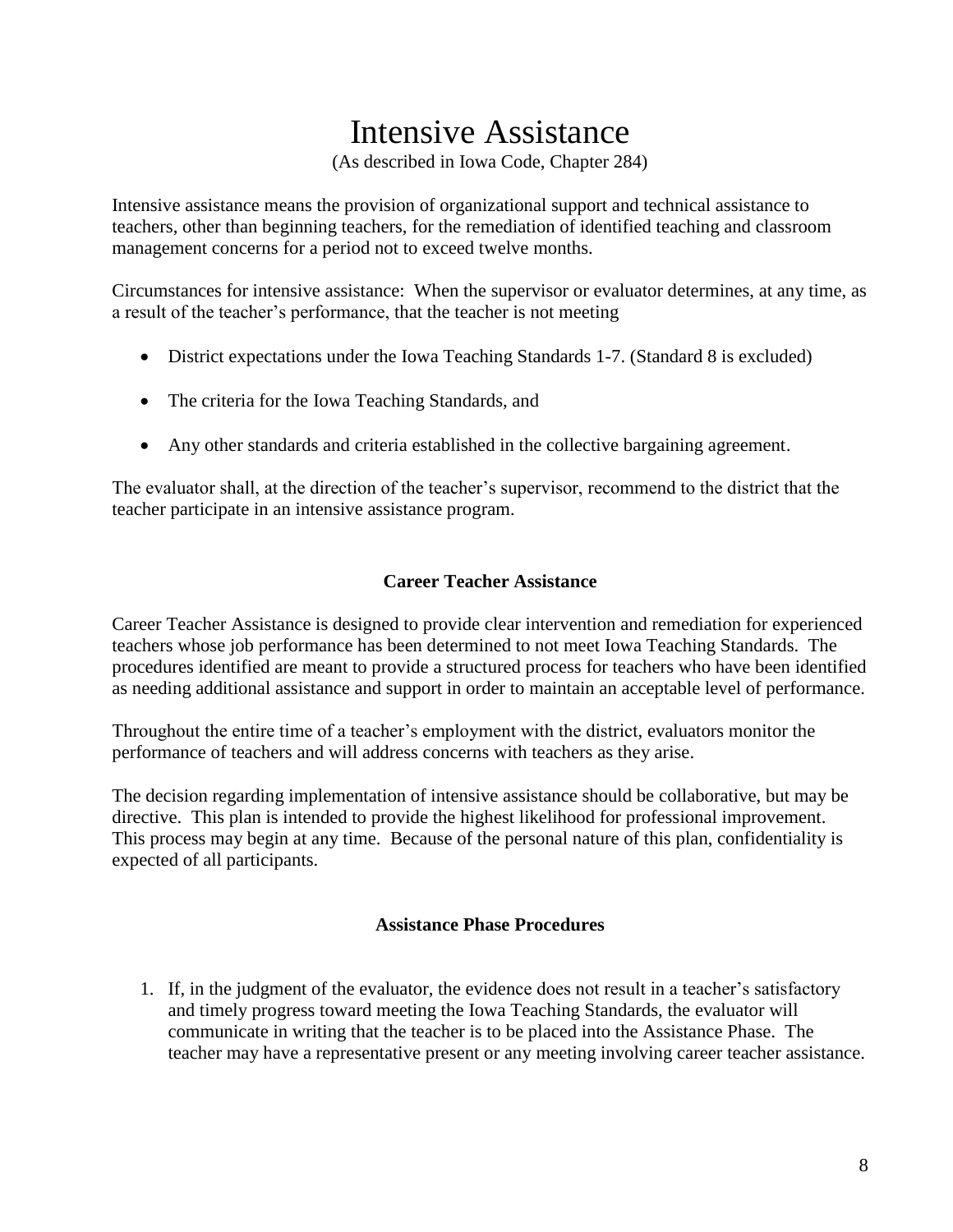- 2. The Assistance Phase will begin with a formal meeting between the evaluator and the teacher. During this meeting, the evaluator will convey to the teacher, in writing, the specific behaviors that do not meet the Iowa Teaching Standards and will review documentation supporting this conclusion. Also during this meeting, the evaluator will present to and discuss with the teacher a *Plan of Assistance* form which identifies actions for the teacher to complete for the purpose of improving performance in areas identified as unsatisfactory.
- 3. The *Plan of Assistance* will require, but is not limited to, conferencing with the teacher, observations, timeline and follow-up activities.
- 4. With the agreement of the teacher or at the request of the teacher, an Assistance Team shall be created consisting of persons who have experience or expertise in the performance area(s) in which the teacher is in need of improvement.
- 5. Membership on the Assistance Team will be voluntary. The district and teacher will mutually select the members of the team. Strict confidentiality will be maintained by members of the Assistance Team. Observations and comments made by members of the Assistance Team are not presented in writing, are not reported to the supervisor, and do not become part of the teacher's evaluation.
- 6. The evaluator shall convene the initial meeting of the Assistance Team with the teacher. The role of the Assistance Team is to use data and information provided by the evaluator and the teacher to assist in developing a planned approach to help the teacher meet the Iowa Teaching Standards. The assistance provided is targeted solely at helping the teacher improve her or his performance in relation to the Iowa Teaching Standards.
- 7. The duration of an Assistance Plan will vary, depending upon the needs of the teacher; however, it may not be for more than twelve months. The plan will be discontinued early upon determination by the supervisor that the teacher has met the goals.
- 8. After the Assistance Plan has been completed, the evaluator will complete a Final Summary form and make one of the following recommendations:
	- a. Concern resolved, the teacher returns to the *individual career development plan*.
	- b. Progress noted, a *new assistance plan* is developed.
	- c. Concerns not resolved, no progress noted, a recommendation is made for non-renewal of contract.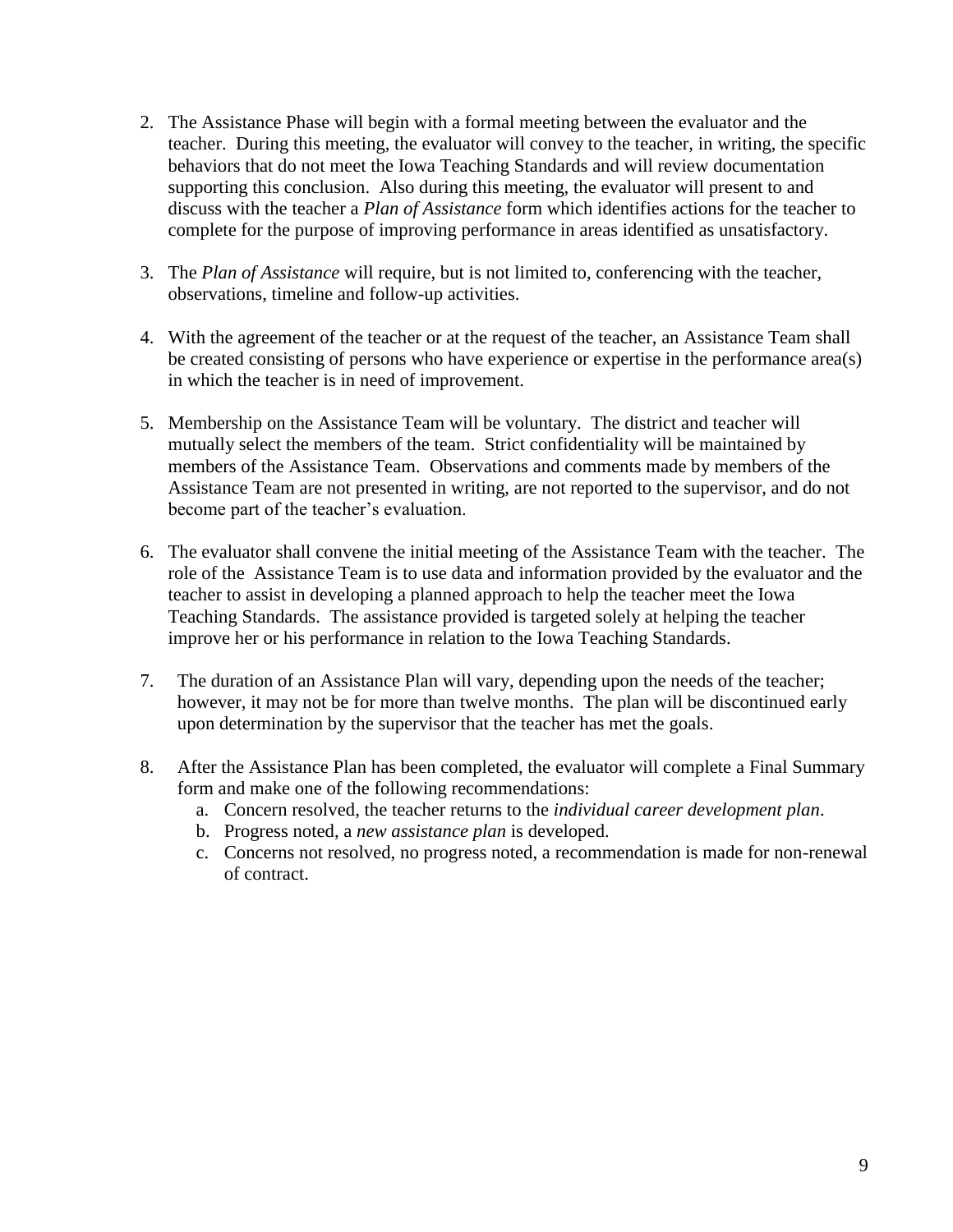Appendix – Forms and At-A-Glance Summary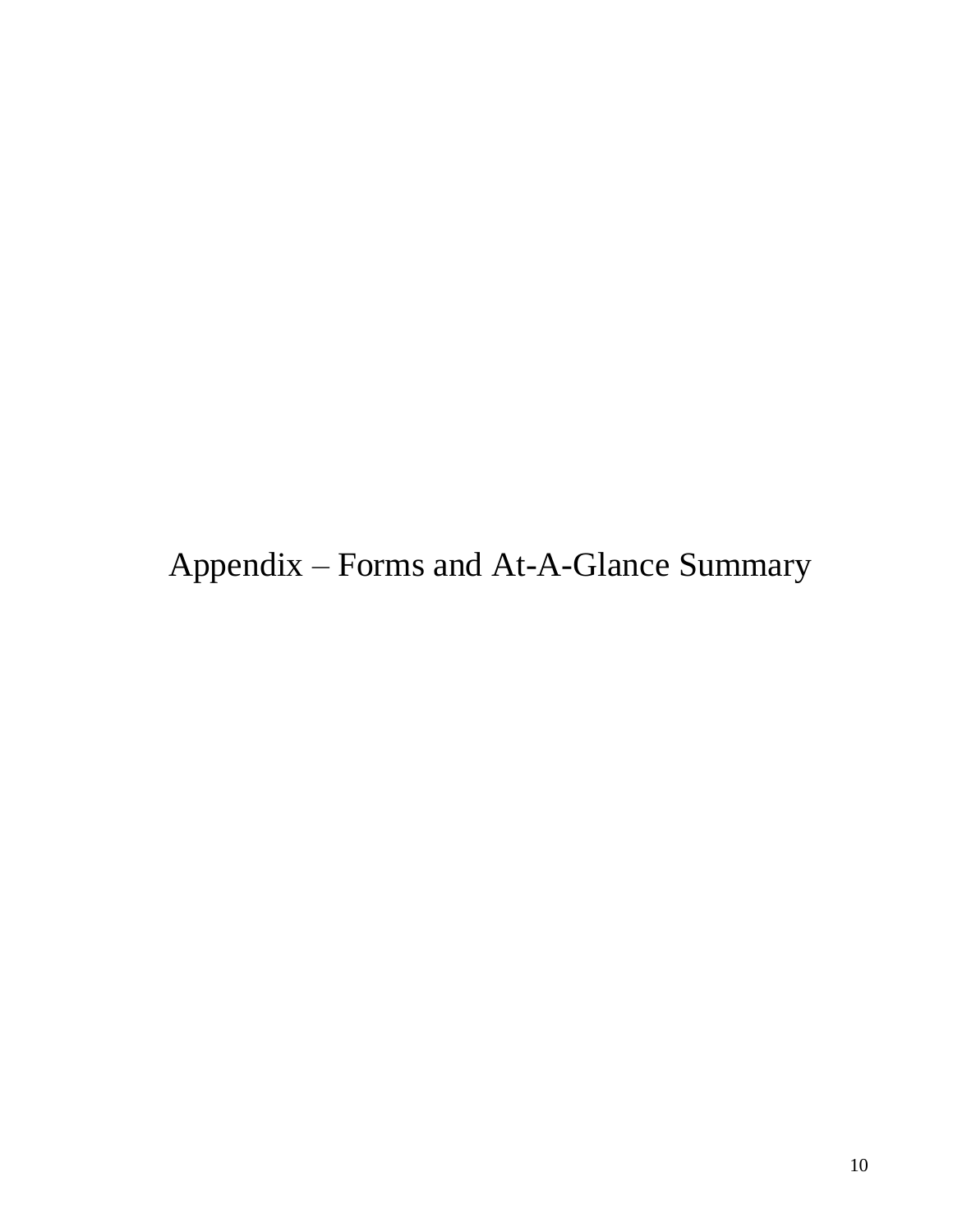### Plan of Assistance – Assistance Phase

**Teacher: Date:**

Specific Concern(s) related to the following Iowa Teaching Standards:

Plan (Methods/Strategies):

Proposed Timeline:

Indicators of Progress:

Resources/Support Needed:

Next Meeting Date:

Administrator Signature Date:

Teacher Signature Date:

Signature of the teacher does not indicate that the teacher agrees with the content of the review, only that he/she has received a copy. Plan of Assistance and final summary forms should be sent to the district office.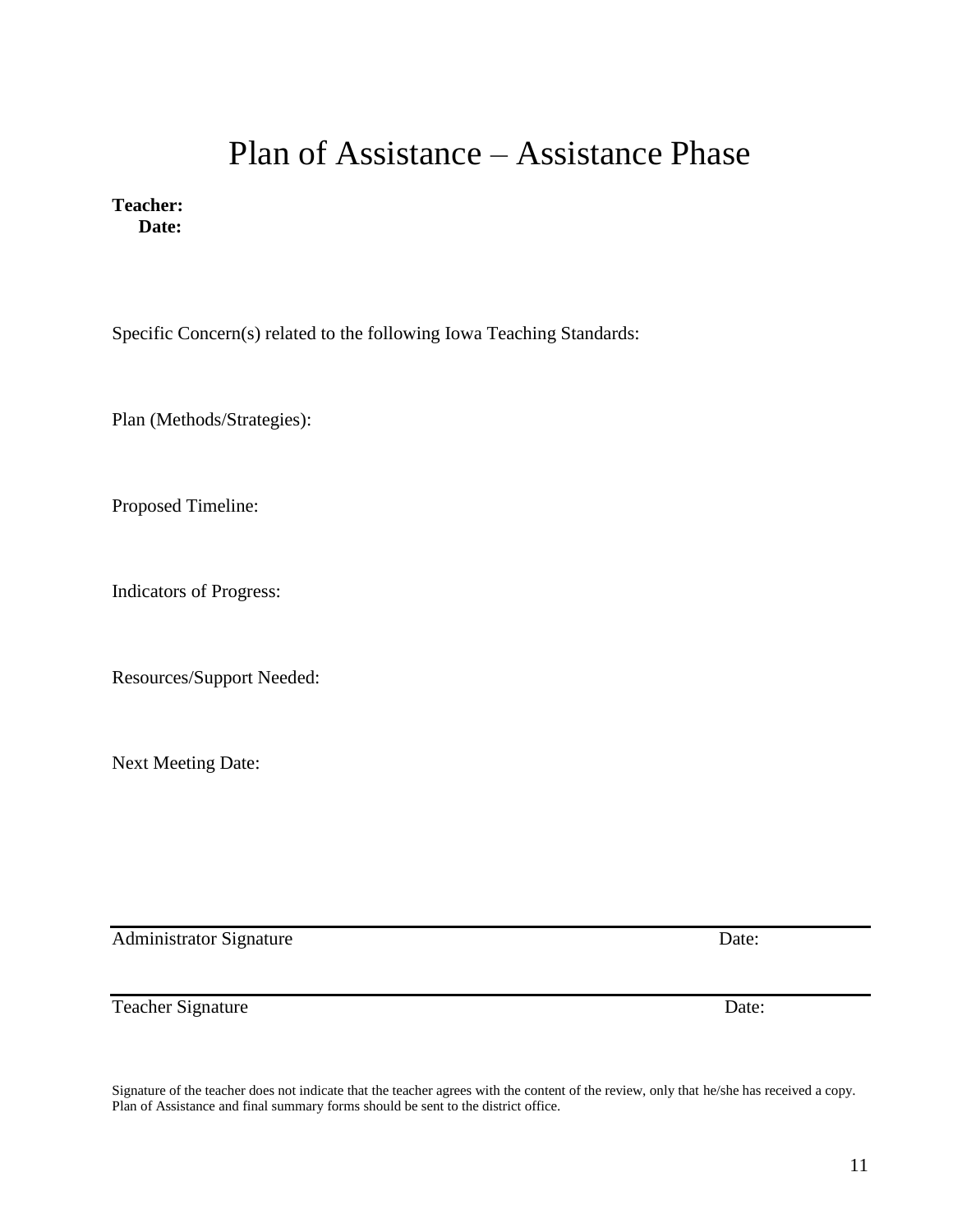### Final Summary – Assistance Phase

**Teacher: Date:**

**Meeting Dates:**

Information and Evidence documenting Evaluator's Recommendation:

### Evaluator's Recommendation:

- $\Box$ Concern resolved, the teacher returns to *Individual Career Development Plan.*
- Progress noted, a new *Assistance Plan* is developed.  $\Box$
- Concern not resolved, no progress noted, a recommendation made for non-renewal of  $\Box$ contract.

| <b>Evaluator Signature</b> | Date: |
|----------------------------|-------|
|----------------------------|-------|

Teacher Signature Date: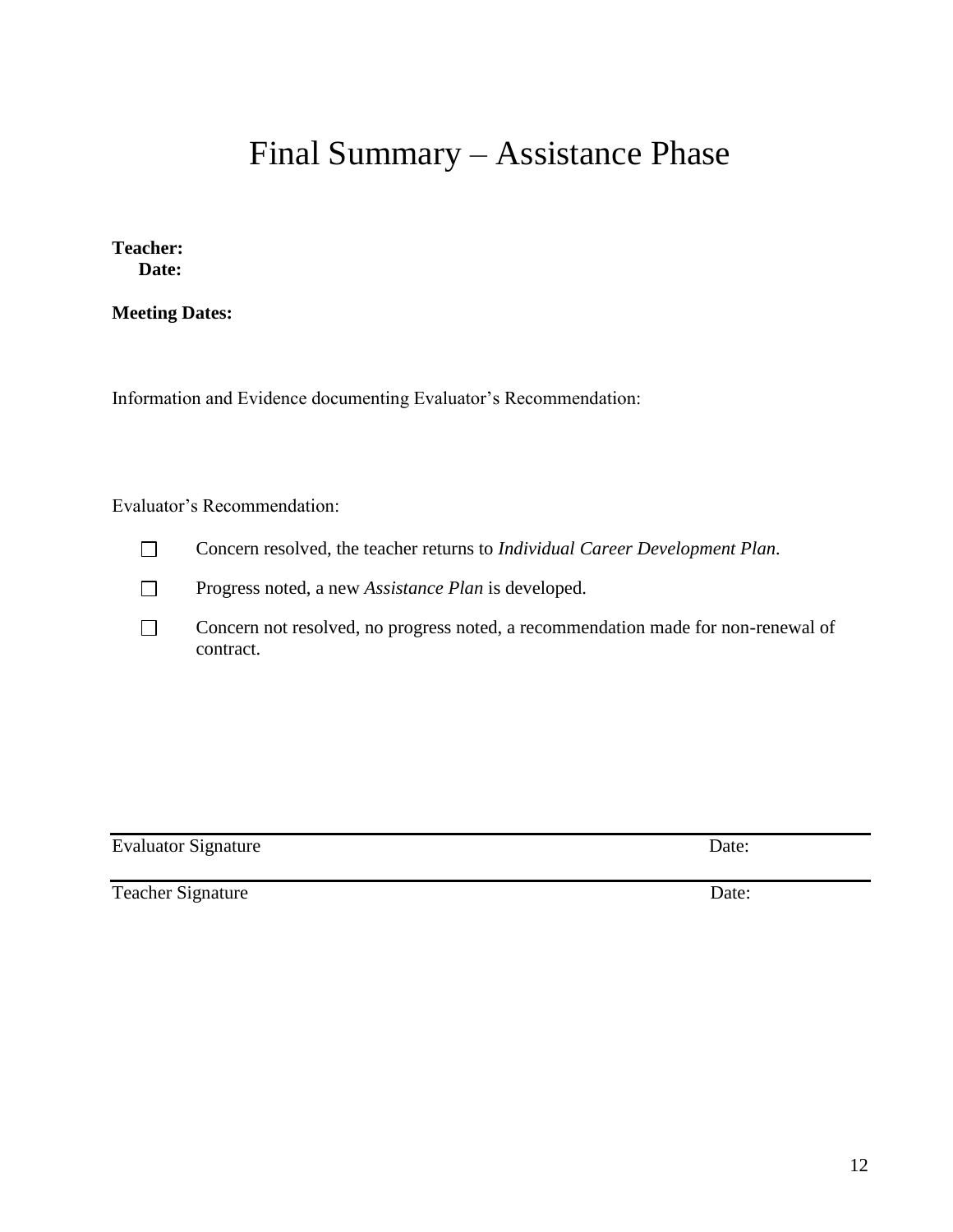### **Lewis Central Professional Development Plan**

**Name: School:** -Choose school- **District: Lewis Central CSD AEA: Green Hills Year:** -Choose year-

**District/Building Focus**

| <b>Step</b>            | <b>General District or Building</b><br>Goal:                                         |  |
|------------------------|--------------------------------------------------------------------------------------|--|
| Step<br>$\overline{2}$ | <b>Specific Student Goal (for</b><br>above general goal area):                       |  |
|                        | (Who will do what and how will I know<br>they did it and how often will I check in?) |  |

| Step<br>$\begin{bmatrix} 3 \end{bmatrix}$ | <b>Specific Action Goals*</b><br>(1-3 things I will DO for and with<br>the students to increase the<br>likelihood that goals in steps 1 & 2<br>will be achieved) | <b>Related</b><br><b>ITS</b> | <b>Indicators of Progress</b><br>(Document the effect of chosen indicators.) | Personal<br><b>Review</b><br>Date(s)<br>at least 3<br>times/year | Start/End<br><b>Dates</b> | <b>Notes</b> |
|-------------------------------------------|------------------------------------------------------------------------------------------------------------------------------------------------------------------|------------------------------|------------------------------------------------------------------------------|------------------------------------------------------------------|---------------------------|--------------|
|                                           |                                                                                                                                                                  |                              |                                                                              |                                                                  |                           |              |
|                                           |                                                                                                                                                                  |                              |                                                                              |                                                                  |                           |              |
|                                           |                                                                                                                                                                  |                              |                                                                              |                                                                  |                           |              |

| Step | <b>Personal Learning Goals*</b><br>(1-3 things I will LEARN/STUDY to<br>increase the likelihood I achieve<br>my action goals in step 3.) | <b>Related</b><br><b>ITS</b> | <b>Indicators of Progress</b><br>(Document the effect of chosen indicators.) | <b>Personal</b><br><b>Review</b><br>Date(s)<br>at least 3<br>times/year | Start/End<br><b>Dates</b> | <b>Notes</b> |
|------|------------------------------------------------------------------------------------------------------------------------------------------|------------------------------|------------------------------------------------------------------------------|-------------------------------------------------------------------------|---------------------------|--------------|
|      |                                                                                                                                          |                              |                                                                              |                                                                         |                           |              |
|      |                                                                                                                                          |                              |                                                                              |                                                                         |                           |              |
|      |                                                                                                                                          |                              |                                                                              |                                                                         |                           |              |

**Supports for Plan Implementation** (check all that apply and describe what supports they could provide)

|  |  | Prin |
|--|--|------|
|  |  |      |

Principal: Peer:

 $\Box$  $\Box$ AEA/Regional: Channel Communication of the Channel Communication of the Channel Communication of the Channel Communication of the Channel Communication of the Channel Communication of the Channel Communication of the Chann

Administrator Signature/Date \_\_\_\_\_\_\_\_\_\_\_\_\_\_\_\_\_\_\_\_\_\_\_\_\_\_\_\_\_\_\_\_\_\_\_\_\_ Peer Reviewer Signature/Date\_\_\_\_\_\_\_\_\_\_\_\_\_\_\_\_\_\_\_\_\_\_\_\_\_\_\_\_\_\_\_\_\_\_\_\_\_\_\_\_\_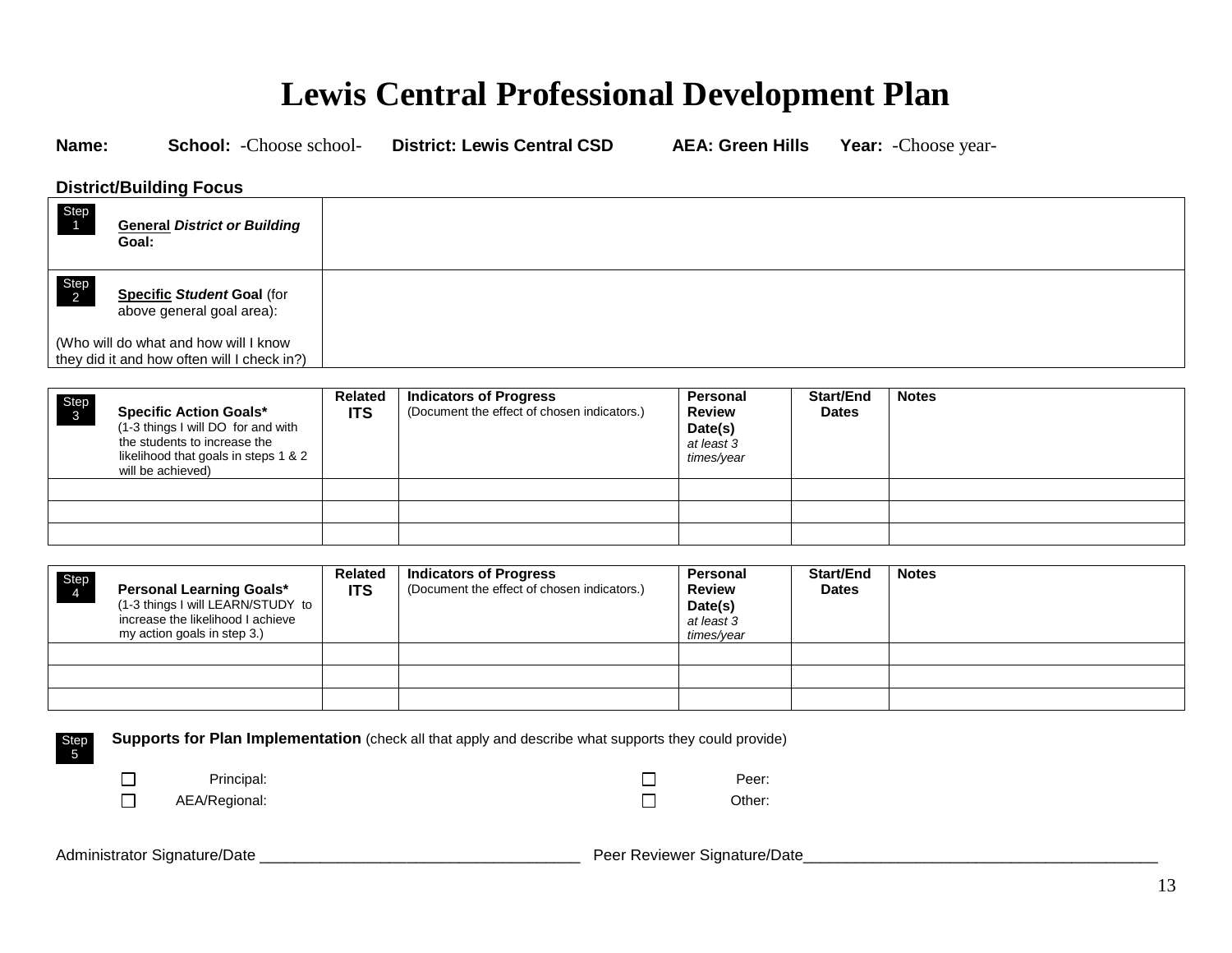

#### **Mid-Year Reflection (Dec/Jan)**

| What progress have you made toward<br>completion of the plan?         |  |
|-----------------------------------------------------------------------|--|
| What are you learning?                                                |  |
| What impact is this learning having on<br>students?                   |  |
| Specifically, what needs to be<br>accomplished to complete this plan? |  |
| What revisions are needed?                                            |  |

Administrator Signature/Date \_\_\_\_\_\_\_\_\_\_\_\_\_\_\_\_\_\_\_\_\_\_\_\_\_\_\_\_\_\_\_\_\_\_\_\_\_ Teacher Signature/Date\_\_\_\_\_\_\_\_\_\_\_\_\_\_\_\_\_\_\_\_\_\_\_\_\_\_\_\_\_\_\_\_\_\_\_\_\_\_\_\_\_

#### Step 7 **Final Reflection – End-of-Plan Report**

| What are the results, outcomes and /or<br>other products of this plan?                             |  |
|----------------------------------------------------------------------------------------------------|--|
| What does the information indicate<br>relating to the student learning<br>outcomes?                |  |
| What has been learned as a result of this<br>plan?                                                 |  |
| As a result of this experience, what might<br>be the focus of the next Career<br>Development Plan? |  |
| Teacher comments and reflections                                                                   |  |

Administrator Signature/Date \_\_\_\_\_\_\_\_\_\_\_\_\_\_\_\_\_\_\_\_\_\_\_\_\_\_\_\_\_\_\_\_\_\_\_\_\_ Teacher Signature/Date\_\_\_\_\_\_\_\_\_\_\_\_\_\_\_\_\_\_\_\_\_\_\_\_\_\_\_\_\_\_\_\_\_\_\_\_\_\_\_\_\_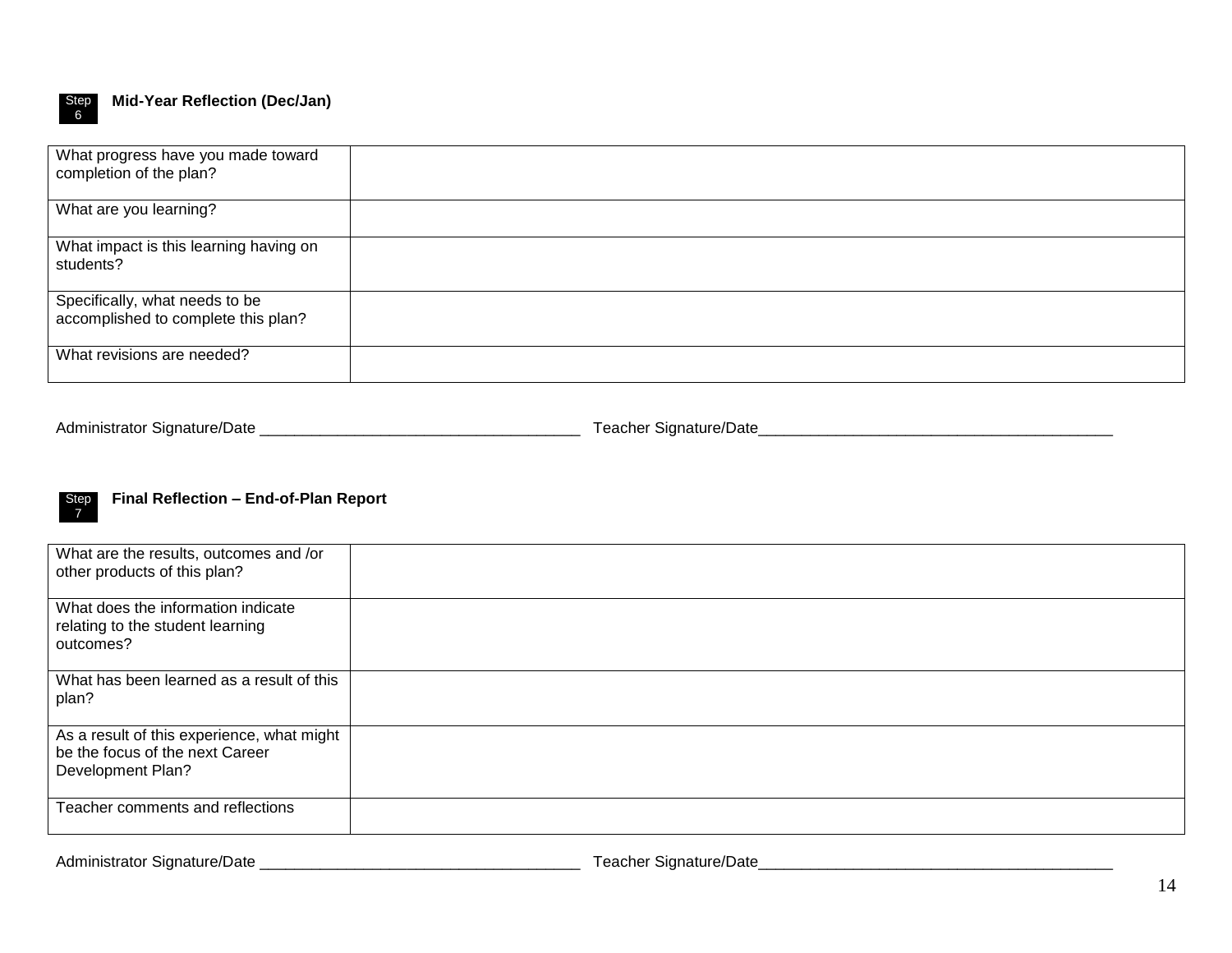### **LC Pre-Observation Form**

Teacher: Administrator: Date of Pre-Conference: Scheduled Date/Time of Observation: Grade level/Curriculum Area Observed:

- 1. How does this lesson fit with where you are in the unit? What are the goals for the lesson? What do you want the students to know, do, and/or understand as a result of your instruction?
- 2. Briefly describe the students in this class in relation to the goals, including those with special needs.
- 3. How do these goals support the Iowa Core Curriculum and/or the District's curriculum? What essential question/s, enduring understanding/s and/or big idea/s will be addressed?
- 4. How do these goals support the District's curriculum, and what benchmark(s) will be addressed?
- 5. What difficulties/misconceptions do students typically experience with this concept or skill? How will you address that?
- 6. What instructional materials or other resources, if any will you use? (Attach sample materials you will be using in the lesson.)
- 7. What formative assessment strategies will you use in the lesson? How do you plan to assess students' achievement of the goal/s? (Attach any supporting documents.)
- 8. Is there any teacher behavior you want the administrator to look for (i.e., proximity, wait time, gender bias, classroom management, etc.)?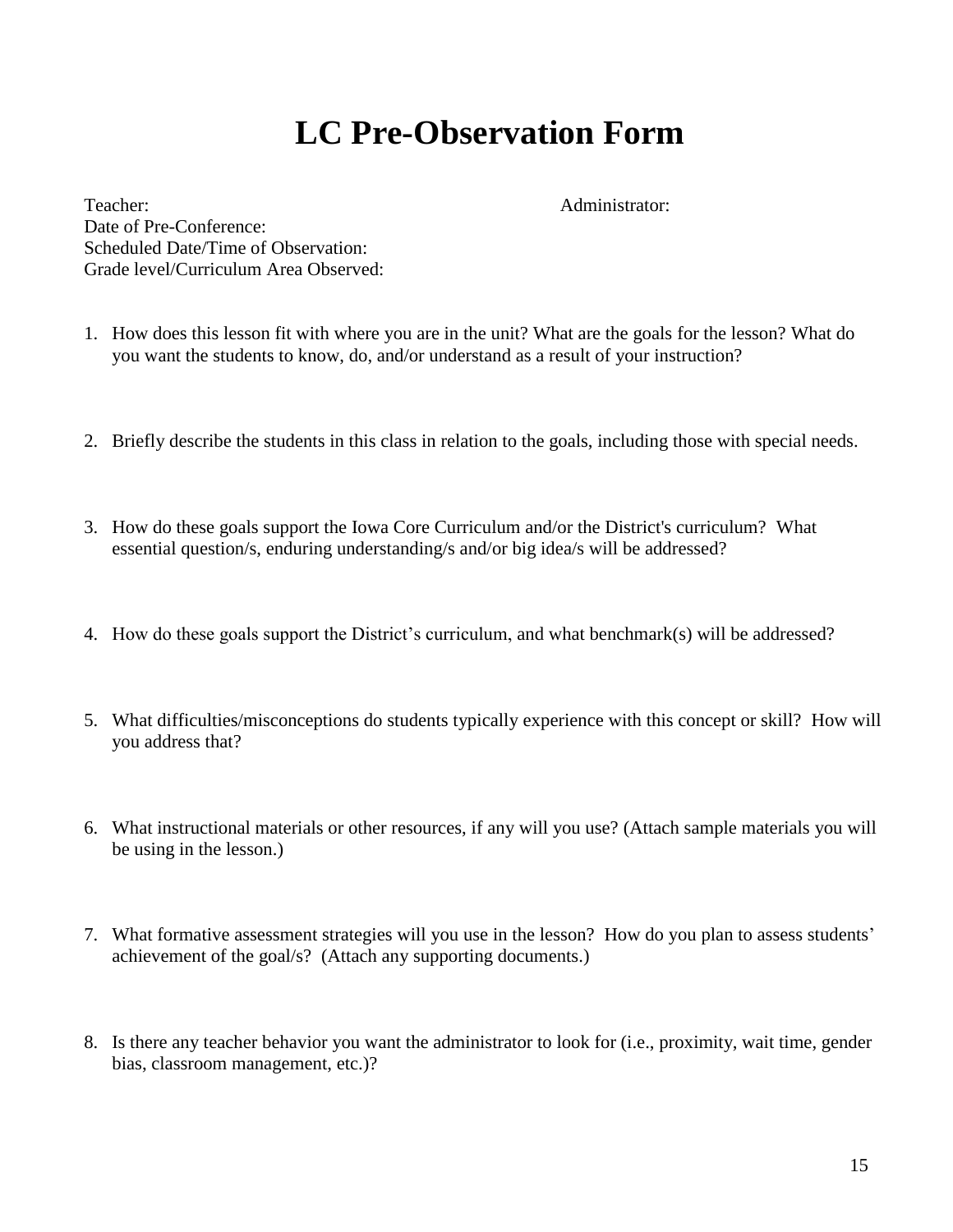## **LC Post Observation Reflection Form**

Teacher: Building: -Choose school-Grade/Subject Observed: Observation Date: Time: Post Conference Date: Time:

- 1. As I reflect on the lesson, to what extent were students productively engaged? How do I know?
- 2. To what extent was my instruction effective? How do I know what students know, do, and/or understand?
- 3. Did I alter my goals or instructional plan as I taught the lesson? If so, why?
- 4. If I had the opportunity to teach this lesson again to this same group of students, what would I do differently? Why?
- 5. What will I do in the next lesson/s as a result of what I learned in this lesson?
- 6. Provide several examples of student work related to this lesson. The samples should reflect the full range of student ability in your class and include the feedback you provide to students on their papers.

\_\_\_\_\_\_\_\_\_\_\_\_\_\_\_\_\_\_\_\_\_\_\_\_\_\_\_\_\_\_\_\_ \_\_\_\_\_\_\_\_\_\_\_\_\_\_\_\_\_\_\_\_\_\_\_\_\_\_\_\_\_\_\_\_

7. Discuss an Iowa Teaching Standard/Criterion that was related to this lesson.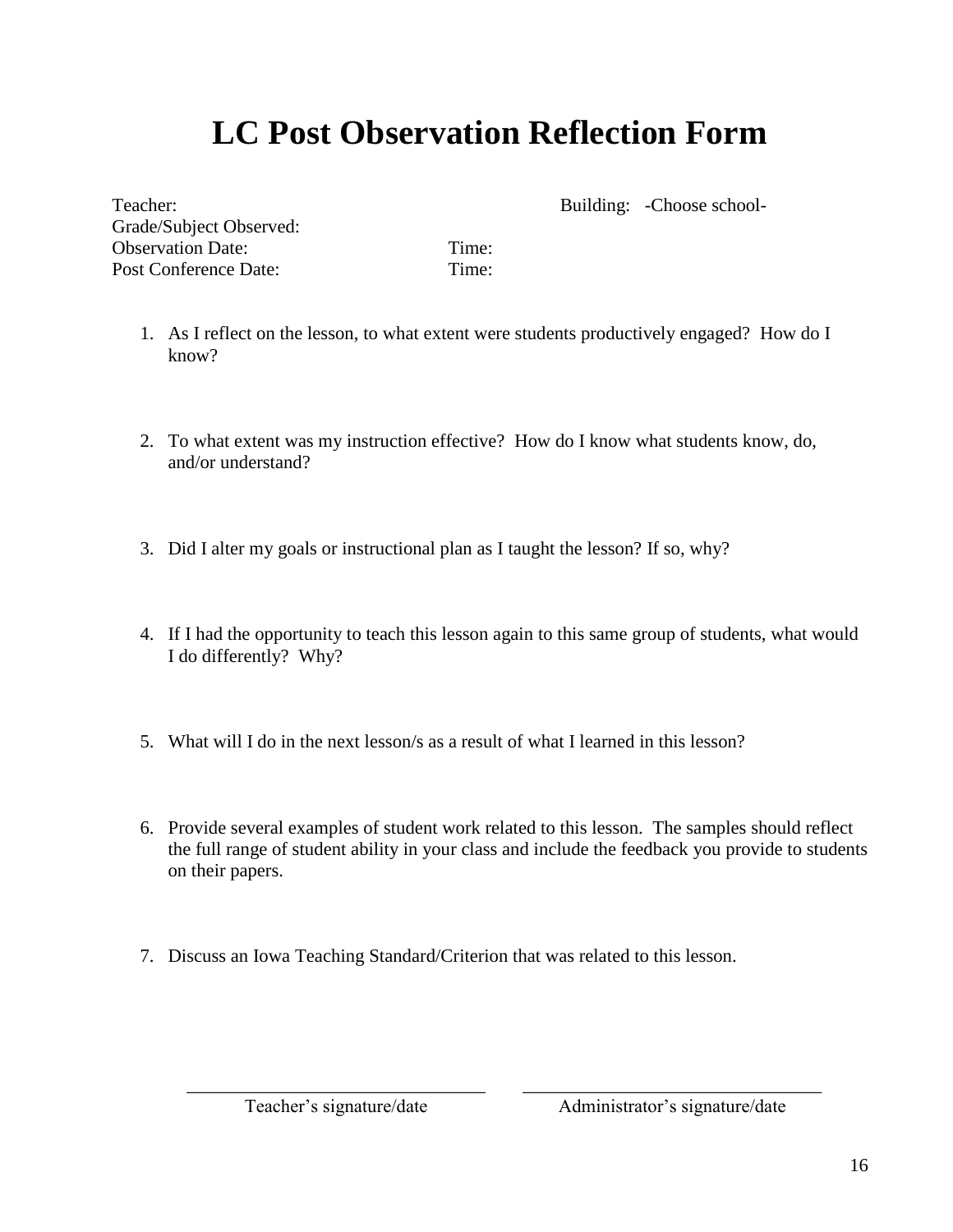

### Summative Evaluation Form

| Teacher:     |                              | Folder# |                     |
|--------------|------------------------------|---------|---------------------|
| Evaluator:   |                              | Folder# |                     |
|              | School name: -Choose school- |         |                     |
| Grade Level: | Subjects:                    |         | Year - Choose year- |

### Directions:

In the narrative under each standard, the evaluator should incorporate and address each criterion.

1. DEMONSTRATES ABILITY TO ENHANCE ACADEMIC PERFORMANCE AND SUPPORT FOR AND IMPLEMENTATION OF THE SCHOOL DISTRICT'S STUDENT ACHIEVEMENT GOALS.

The teacher:

- a. Provides multiple forms of evidence of student learning and growth to students, families, and staff.
- b. Implements strategies supporting student, building, and district goals.
- c. Uses student performance data as a guide for decision making.
- d. Accepts and demonstrates responsibility for creating a classroom culture that supports the learning of every student.
- e. Creates an environment of mutual respect, rapport, and fairness.
- f. Participates in and contributes to a school culture that focuses on improved student learning.
- g. Communicates with students, families, colleagues, and communities effectively and accurately.

| Evidence to support attainment of or failure to meet standards: | Check one:<br>Meets<br>Standard |
|-----------------------------------------------------------------|---------------------------------|
|                                                                 | Does Not<br>Meet<br>Standard    |
|                                                                 |                                 |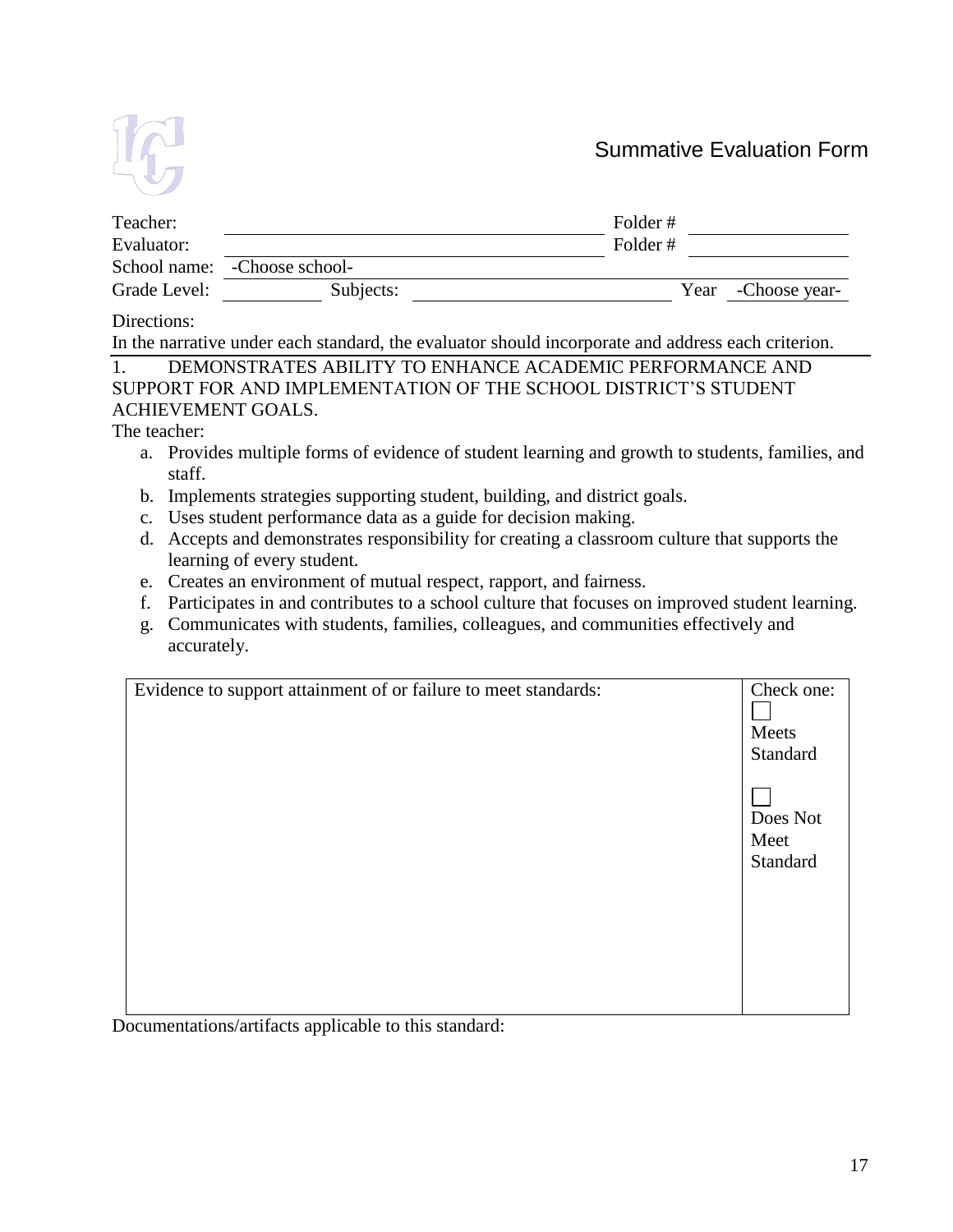### 2. DEMONSTRATES COMPETENCE IN CONTENT KNOWLEDGE APPROPRIATE TO THE TEACHING POSITION.

The teacher:

- a. Understands and uses key concepts, underlying themes, relationships, and different perspectives related to the content area.
- b. Uses knowledge of student development to make learning experiences in the content area meaningful and accessible for every student.
- c. Relates ideas and information within and across content areas.
- d. Understands and uses instructional strategies that are appropriate to the content area.

| Evidence to support attainment of or failure to meet standards:                                                                                                                                                                                                                                                                                           | Check one: |
|-----------------------------------------------------------------------------------------------------------------------------------------------------------------------------------------------------------------------------------------------------------------------------------------------------------------------------------------------------------|------------|
|                                                                                                                                                                                                                                                                                                                                                           |            |
|                                                                                                                                                                                                                                                                                                                                                           | Meets      |
|                                                                                                                                                                                                                                                                                                                                                           | Standard   |
|                                                                                                                                                                                                                                                                                                                                                           | Does Not   |
|                                                                                                                                                                                                                                                                                                                                                           | Meet       |
|                                                                                                                                                                                                                                                                                                                                                           | Standard   |
|                                                                                                                                                                                                                                                                                                                                                           |            |
|                                                                                                                                                                                                                                                                                                                                                           |            |
|                                                                                                                                                                                                                                                                                                                                                           |            |
|                                                                                                                                                                                                                                                                                                                                                           |            |
|                                                                                                                                                                                                                                                                                                                                                           |            |
| $\sum_{i=1}^{n} \frac{1}{i!} \sum_{i=1}^{n} \frac{1}{i!} \sum_{i=1}^{n} \frac{1}{i!} \sum_{i=1}^{n} \frac{1}{i!} \sum_{i=1}^{n} \frac{1}{i!} \sum_{i=1}^{n} \frac{1}{i!} \sum_{i=1}^{n} \frac{1}{i!} \sum_{i=1}^{n} \frac{1}{i!} \sum_{i=1}^{n} \frac{1}{i!} \sum_{i=1}^{n} \frac{1}{i!} \sum_{i=1}^{n} \frac{1}{i!} \sum_{i=1}^{n} \frac{1}{i!} \sum_{i$ |            |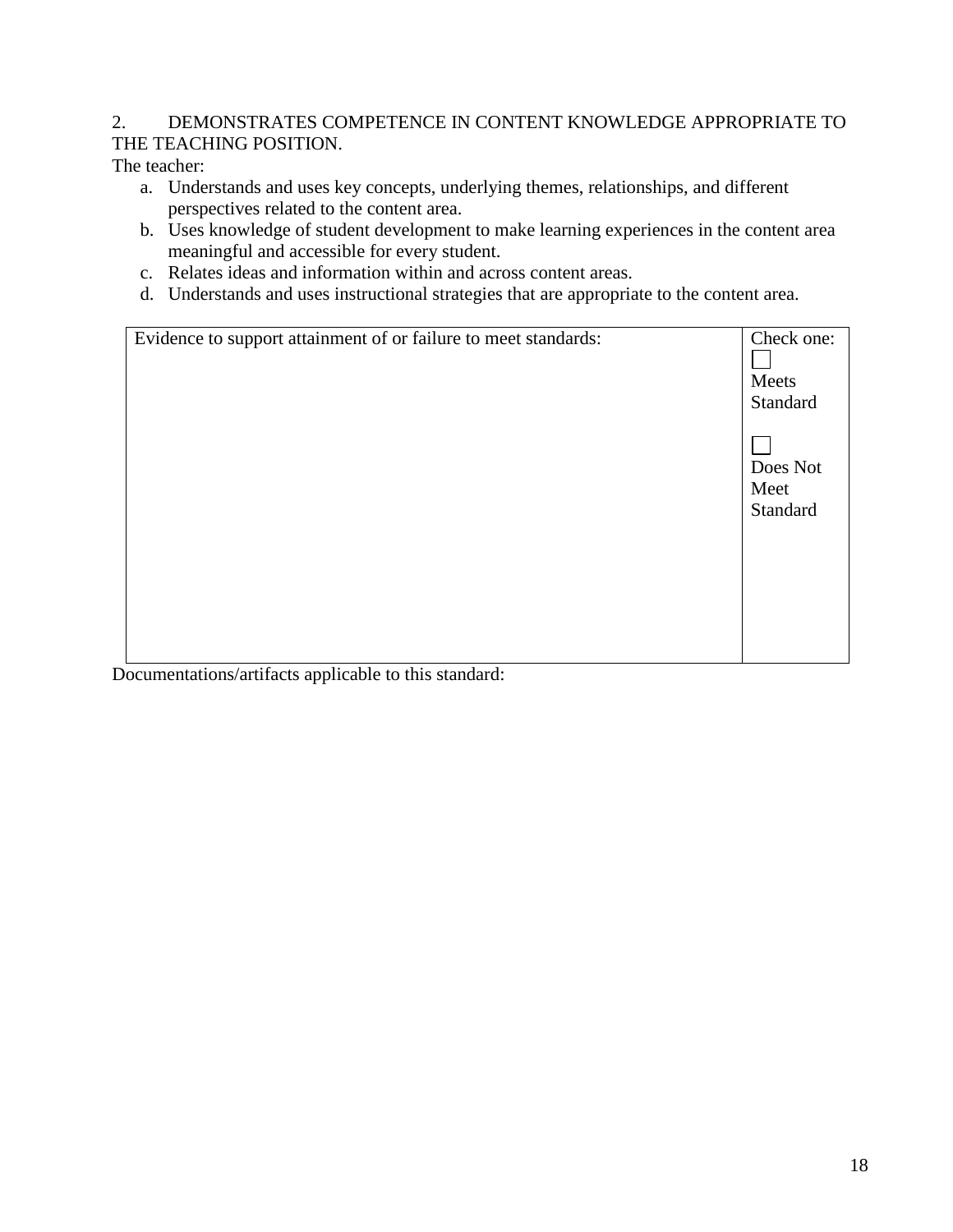### 3. DEMONSTRATES COMPETENCE IN PLANNING AND PREPARING FOR INSTRUCTION.

The teacher:

- a. Understands student achievement data, local standards and the district curriculum in planning for instruction.
- b. Sets and communicates high expectations for social, behavioral, and academic success of all students.
- c. Uses student developmental needs, background, and interests in planning for instruction.
- d. Selects strategies to engage all students in learning.
- e. Uses available resources, including technologies, in the development and sequencing of instruction.

| Evidence to support attainment of or failure to meet standards: | Check one:<br>Meets<br>Standard |
|-----------------------------------------------------------------|---------------------------------|
|                                                                 | Does Not<br>Meet<br>Standard    |
|                                                                 |                                 |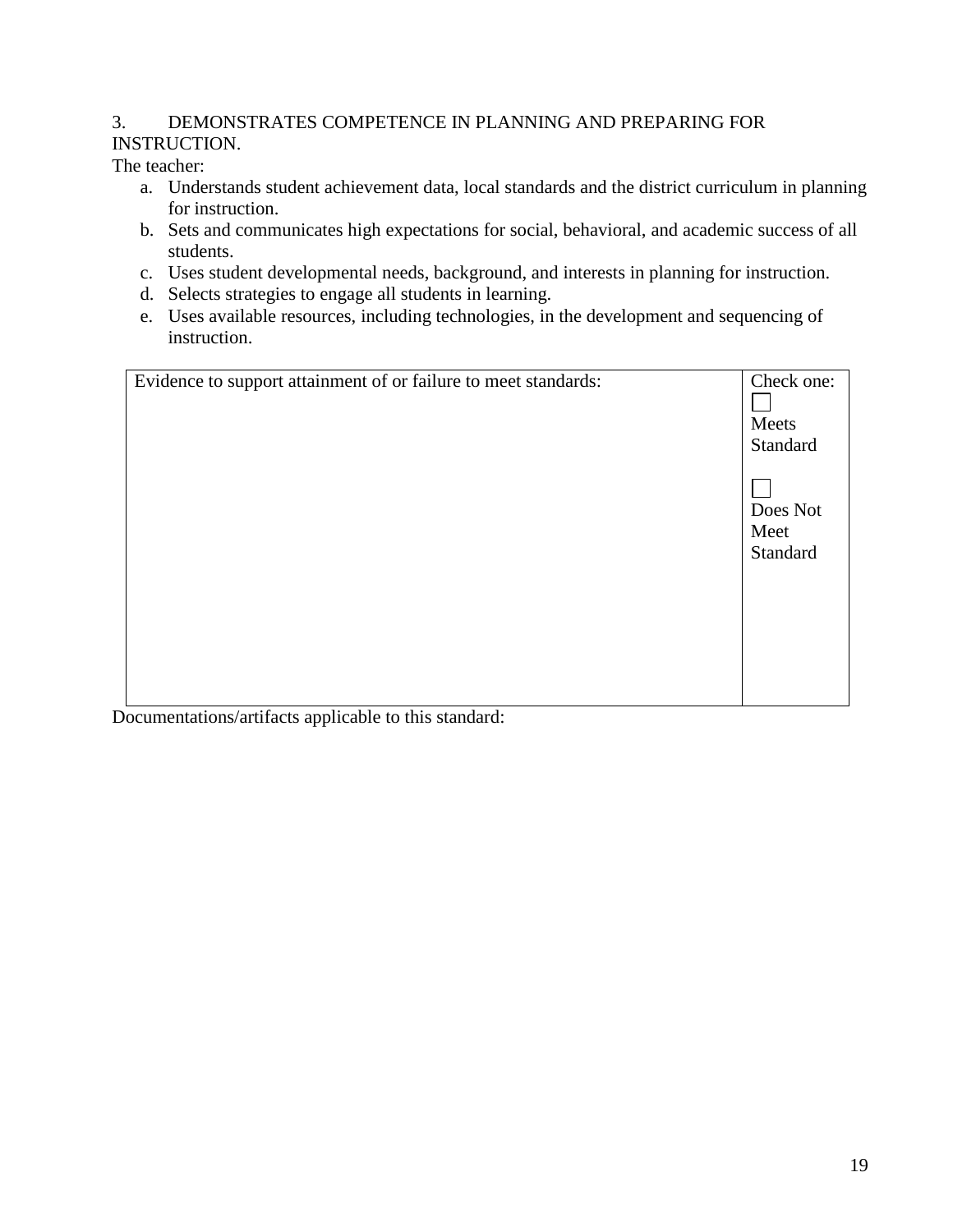### 4. USES STRATEGIES TO DELIVER INSTRUCTION THAT MEETS THE MULTIPLE LEARNING NEEDS OF STUDENTS.

The teacher:

- a. Aligns classroom instruction with local standards and district curriculum.
- b. Uses research-based instructional strategies that address the full range of cognitive levels.
- c. Demonstrates flexibility and responsiveness in adjusting instruction to meet student needs.
- d. Engages students in varied experiences that meet diverse needs and promote social, emotional, and academic growth.
- e. Connects students' prior knowledge, life experiences, and interests in the instructional process.
- f. Uses available resources, including technologies, in the delivery of instruction.

| Evidence to support attainment of or failure to meet standards: | Check one:<br>Meets<br>Standard |
|-----------------------------------------------------------------|---------------------------------|
|                                                                 | Does Not<br>Meet<br>Standard    |
|                                                                 |                                 |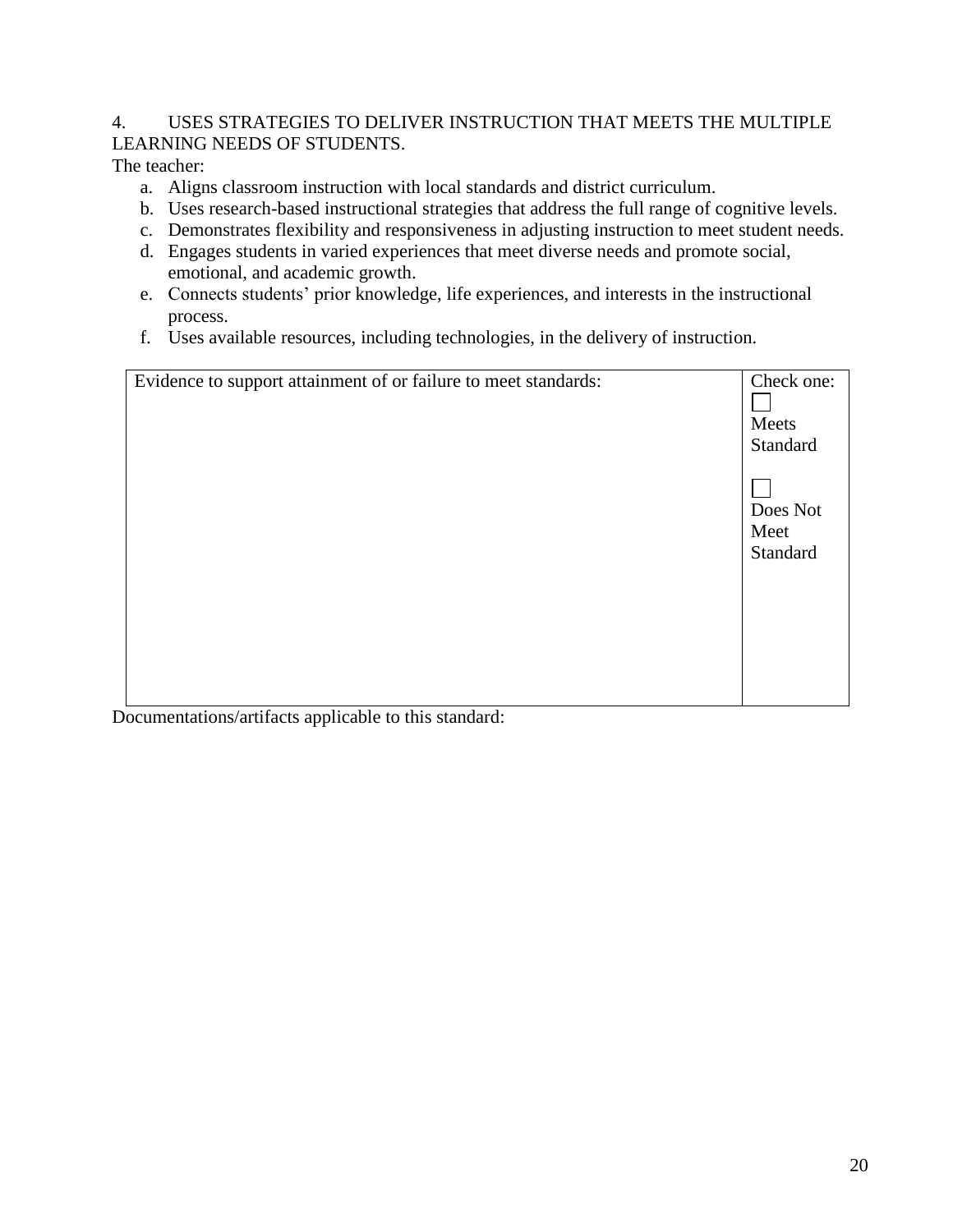### 5. USES A VARIETY OF METHODS TO MONITOR STUDENT LEARNING.

The teacher:

- a. Aligns classroom assessment with instruction.
- b. Communicates assessment criteria and standards to all students and parents.
- c. Understands and uses the results of multiple assessments to guide planning and instruction.
- d. Guides students in goal setting and assessing their own learning.
- e. Provides substantive, timely, and constructive feedback to students and parents.
- f. Works with other staff and building and district leadership in analysis of student progress.

| Meets    |
|----------|
| Standard |
| Does Not |
| Meet     |
| Standard |
|          |
|          |
|          |
|          |
|          |
|          |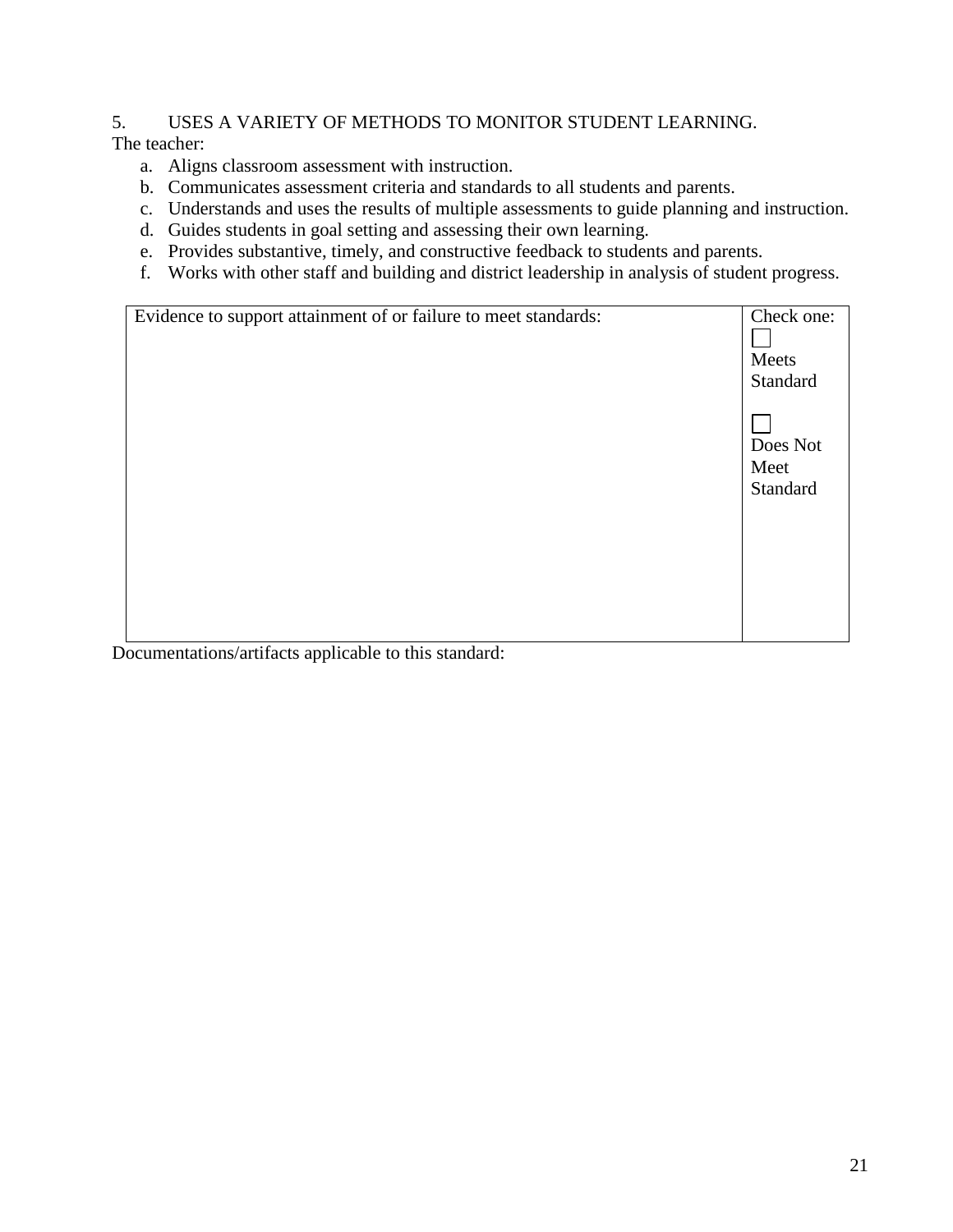### 6. DEMONSTRATES COMPETENCE IN CLASSROOM MANAGEMENT.

The teacher:

- a. Creates a learning community that encourages positive social interaction, active engagement, and self-regulation for every student.
- b. Establishes, communicates, models and maintains standards of responsible student behavior.
- c. Develops and implements classroom procedures and routines that support high expectations for student learning.
- d. Uses instructional time effectively to maximize student achievement.
- e. Creates a safe and purposeful learning environment.

| Check one:<br>Meets |
|---------------------|
| Standard            |
|                     |
| Does Not            |
| Meet                |
| Standard            |
|                     |
|                     |
|                     |
|                     |
|                     |
|                     |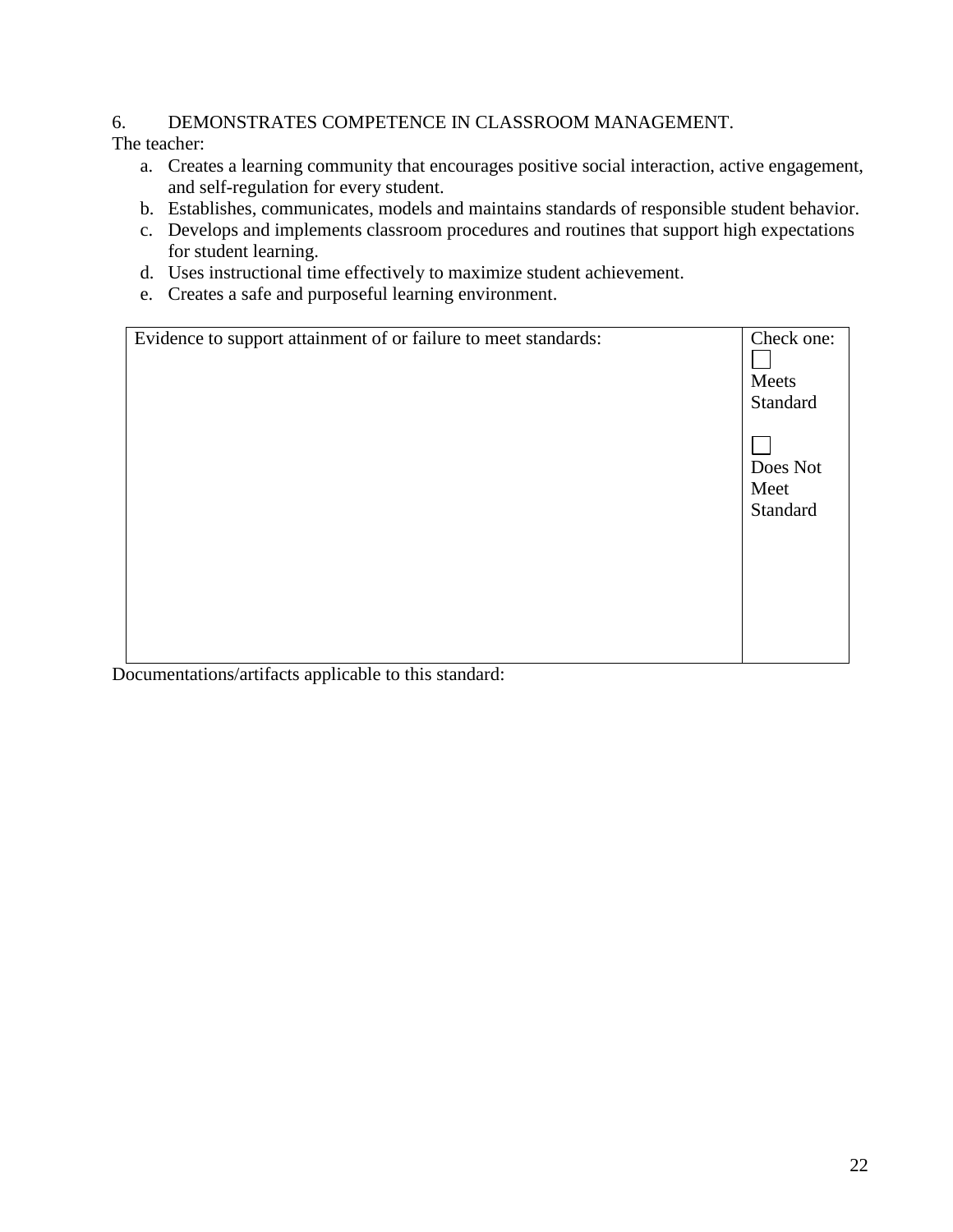### 7. ENGAGES IN PROFESSIONAL GROWTH.

The teacher:

- a. Demonstrates habits and skills of continuous inquiry and learning.
- b. Works collaboratively to improve professional practice and student learning.
- c. Applies research, knowledge, and skills from professional development opportunities to improve practice.
- d. Establishes and implements professional development plans based upon the teacher's needs aligned to the Iowa teaching standards and district/building student achievement goals.
- e. Provides an analysis of student learning and growth based on teacher created tests and authentic measures as well as any standardized and district-wide tests.

| Evidence to support attainment of or failure to meet standards: | Check one:<br>Meets<br>Standard |
|-----------------------------------------------------------------|---------------------------------|
|                                                                 | Does Not<br>Meet<br>Standard    |
|                                                                 |                                 |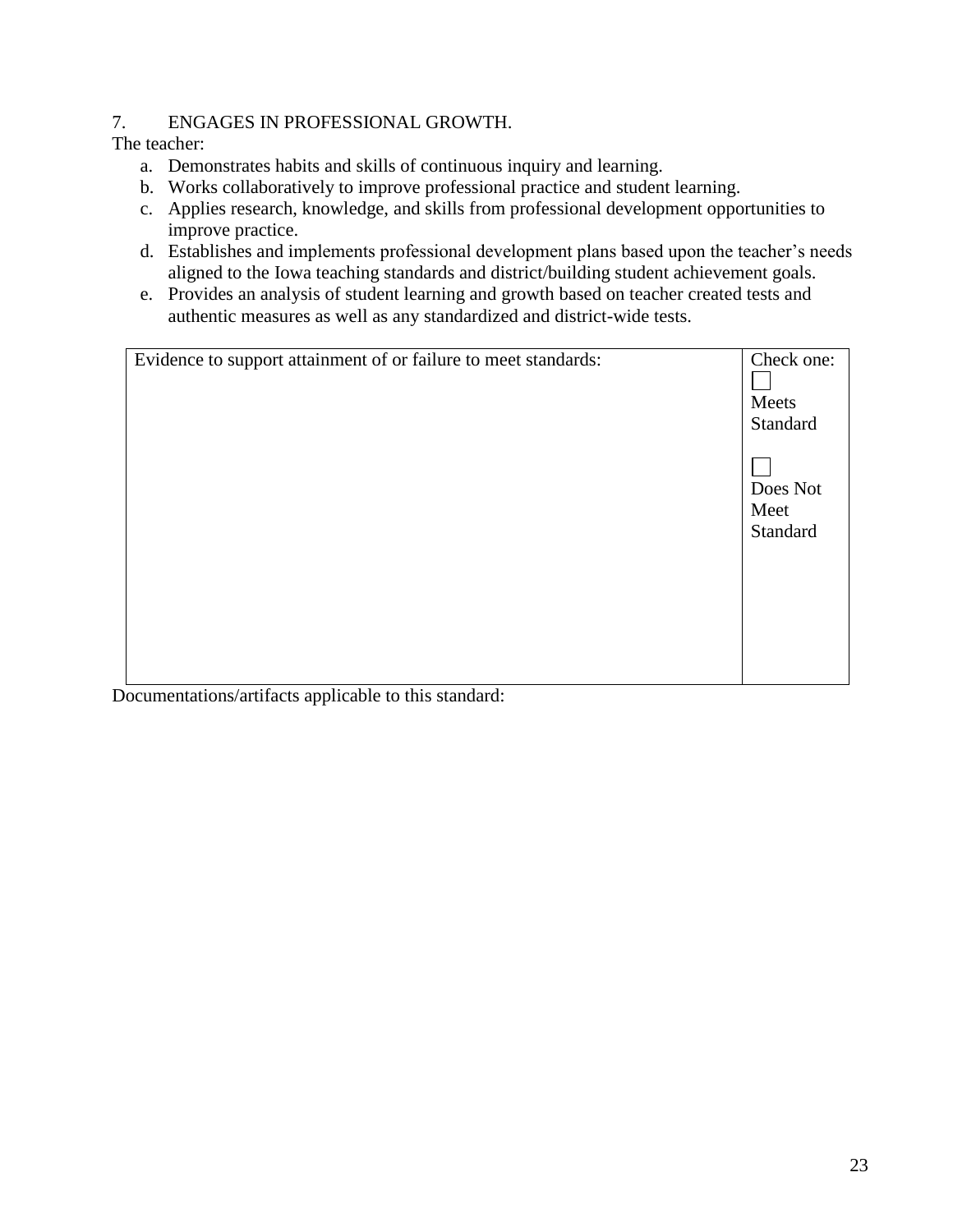### 8. FULFILLS PROFESSIONAL RESPONSIBILITIES ESTABLISHED BY THE SCHOOL DISTRICT.

The teacher:

- a. Adheres to board policies, district procedures, and contractual obligations.
- b. Demonstrates professional and ethical conduct as defined by state law and district policy.
- c. Contributes to efforts to achieve district and building goals.
- d. Demonstrates an understanding of and respect for all learners and staff.
- e. Collaborates with students, families, colleagues, and communities to enhance student learning.

| Evidence to support attainment of or failure to meet standards:                                                                                                                                                                                                                                                                                                                                                 | Check one:<br>Meets<br>Standard |
|-----------------------------------------------------------------------------------------------------------------------------------------------------------------------------------------------------------------------------------------------------------------------------------------------------------------------------------------------------------------------------------------------------------------|---------------------------------|
|                                                                                                                                                                                                                                                                                                                                                                                                                 | Does Not<br>Meet<br>Standard    |
| $\mathbf{u} = \mathbf{u} + \mathbf{v} + \mathbf{v} + \mathbf{v}$ , where $\mathbf{u} = \mathbf{u} + \mathbf{v} + \mathbf{v} + \mathbf{v} + \mathbf{v} + \mathbf{v} + \mathbf{v} + \mathbf{v} + \mathbf{v} + \mathbf{v} + \mathbf{v} + \mathbf{v} + \mathbf{v} + \mathbf{v} + \mathbf{v} + \mathbf{v} + \mathbf{v} + \mathbf{v} + \mathbf{v} + \mathbf{v} + \mathbf{v} + \mathbf{v} + \mathbf{v} + \mathbf{v} +$ |                                 |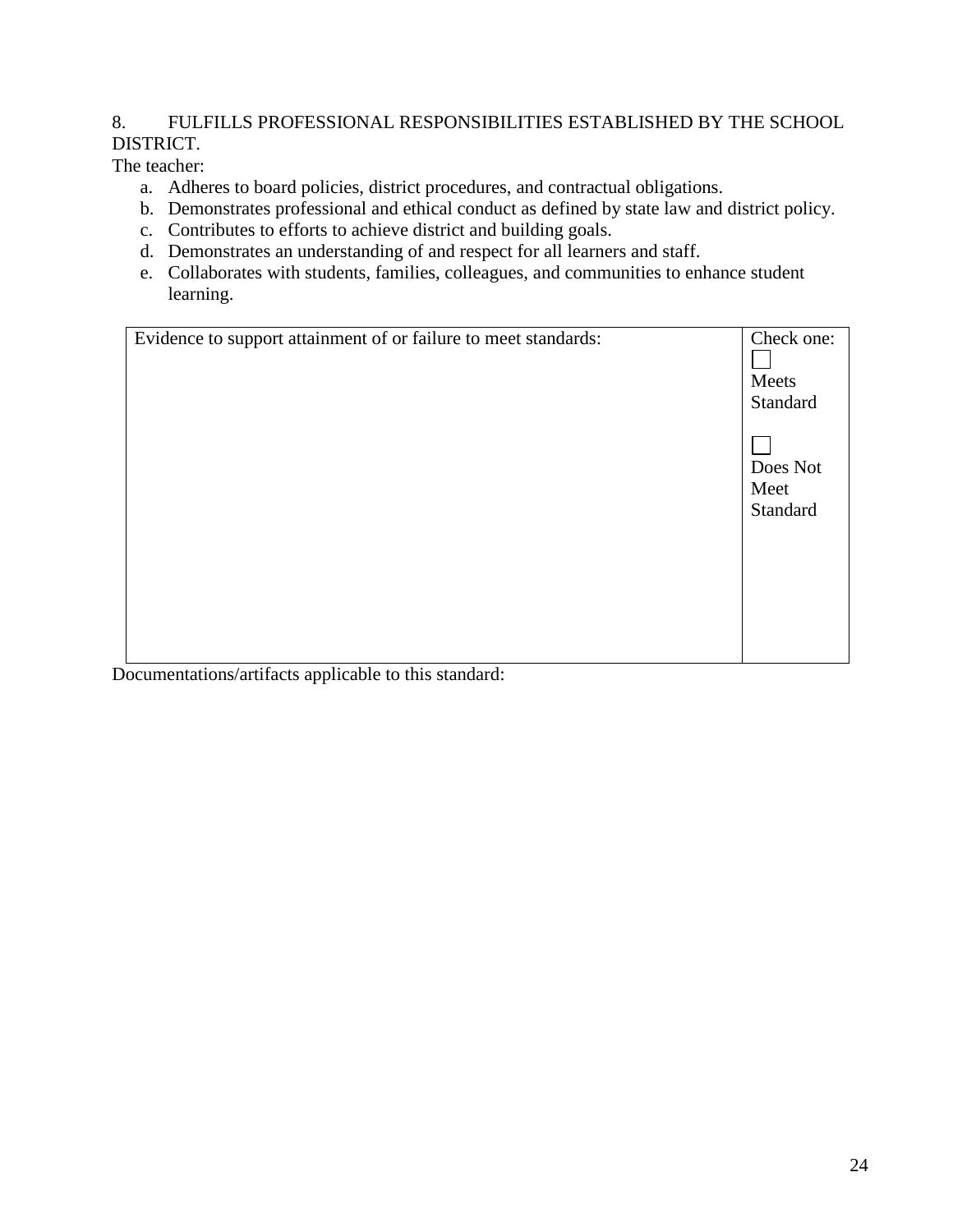### The Career Teacher meets or exceeds all eight Iowa Teaching Standards.

- The teacher fails to meet the Iowa Teaching Standards.
- The Beginning Teacher meets or exceeds all eight Iowa Teaching Standards (first year).
- The Beginning Teacher meets or exceeds all eight Iowa Teaching Standards and is recommended for a standard license after second year. \*
- $\Box$ The Beginning Teacher is being recommended for a third year before a licensure decision is made. \*
- \* The district must contact the Board of Educational Examiners to extend the provisional license for a third year. Use the form provided by the Board of Educational Examiners to communicate the licensure decision made for a 2nd year teacher.

| Evaluator's Signature:    | Date: |       |    |
|---------------------------|-------|-------|----|
| <b>Evaluation Period:</b> | 20    | to    | 20 |
| Teacher's Signature:      |       | Date: |    |